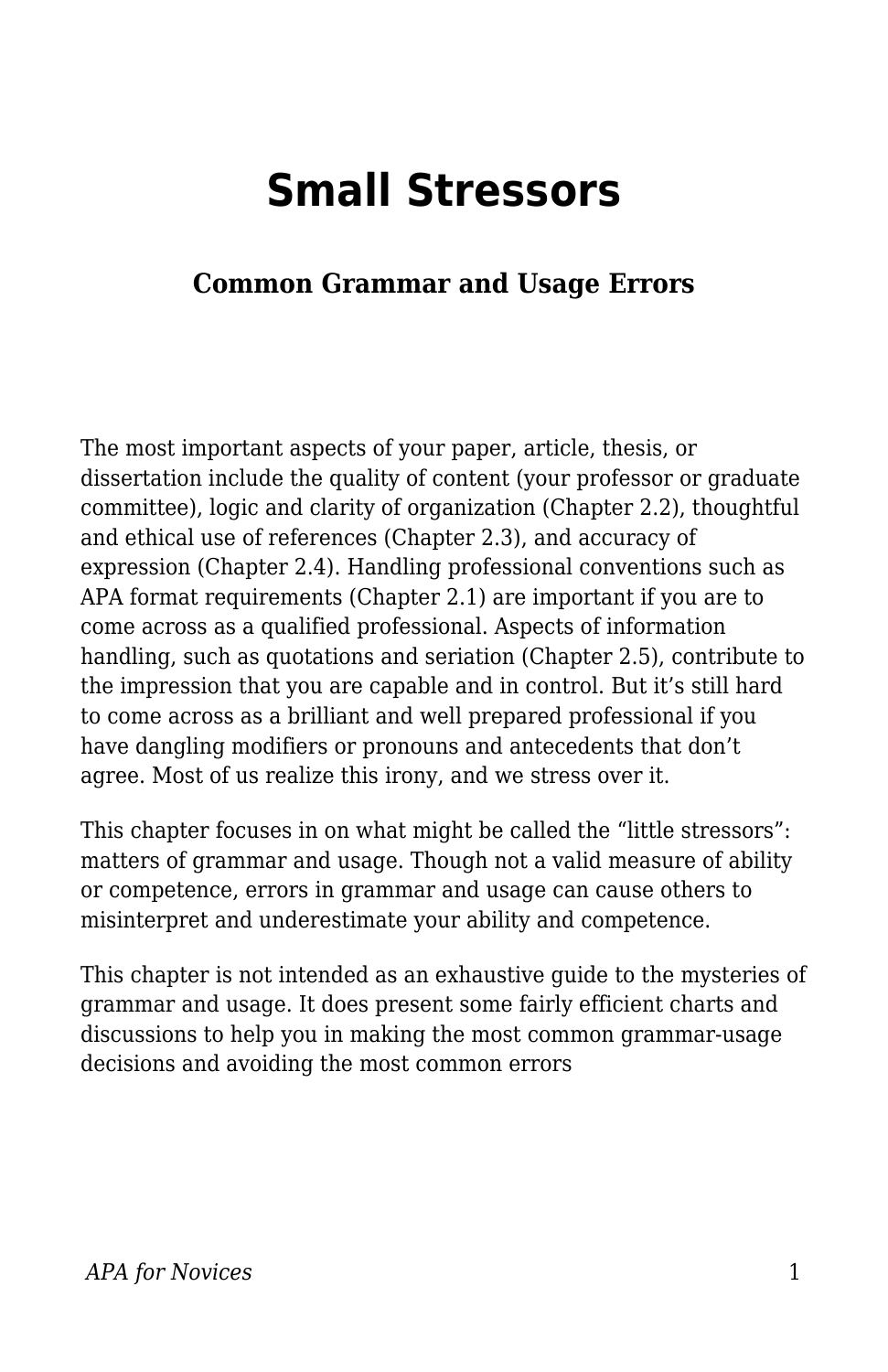# **Pronouns: Pesky References and Substitutes**

A pronoun takes the place of a noun or noun equivalent. It has to have something to replace that is close by, easy to discern, and consistent with it. A pronoun needs to agree with its antecedent, and it needs to be in the right case.

| <b>Problem</b>   | Rule                         | <b>Example</b>                                                                                                                                                                                                       |
|------------------|------------------------------|----------------------------------------------------------------------------------------------------------------------------------------------------------------------------------------------------------------------|
| No<br>antecedent | have a stated<br>antecedent. | <b>Incorrect: They say that</b><br>extensive assessment must<br>Each pronoun must precede treatment. (Who is<br>they?)<br><b>Correct: Researchers affirm</b><br>that extensive assessment<br>must precede treatment. |

#### **Common Problems with Pronouns and Antecedents**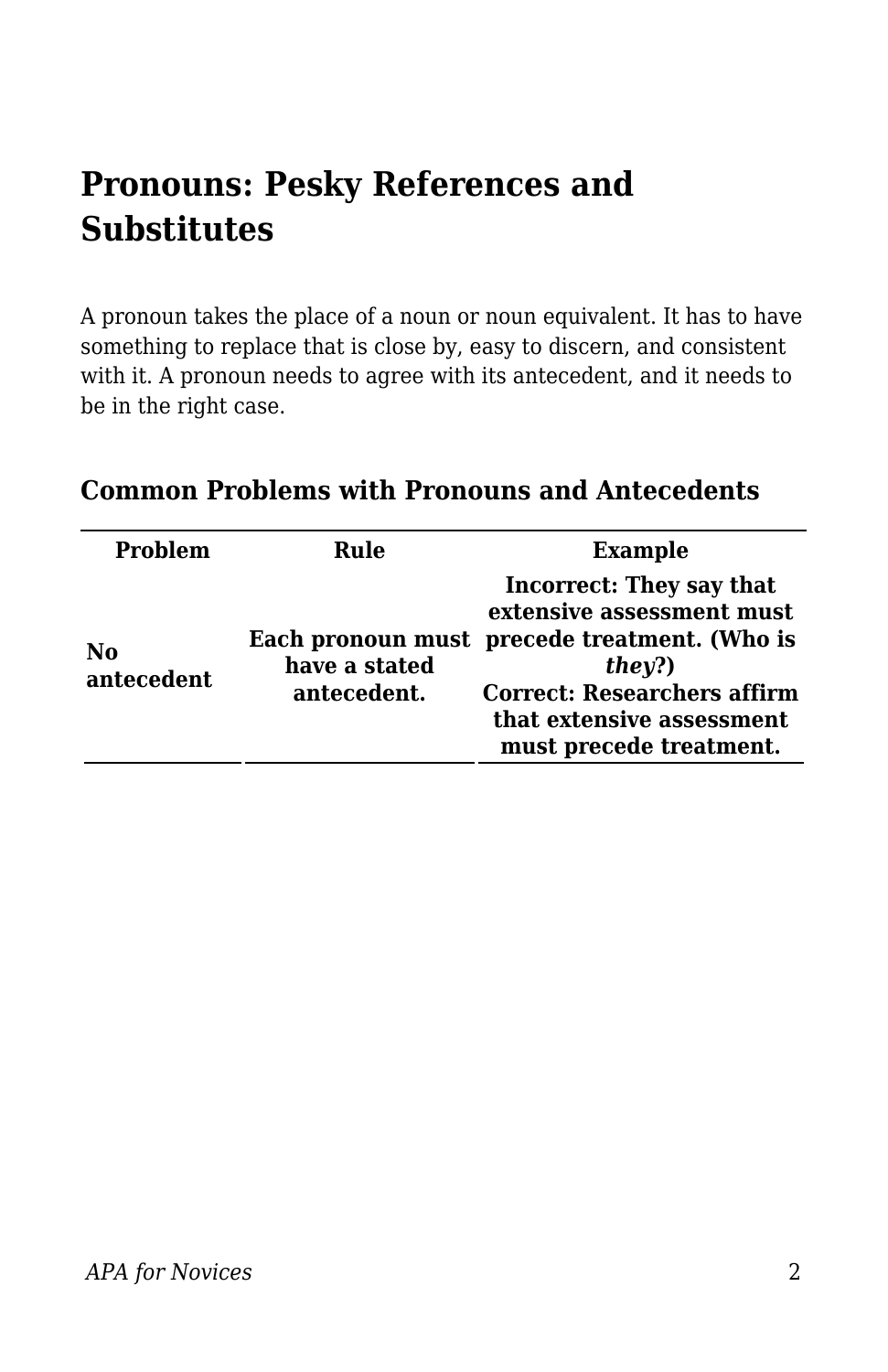| <b>Problem</b>          | Rule                                                                                            | <b>Example</b>                                                                                                                                                                                                                                                                                                                                                                                                                                                                                                                                                              |
|-------------------------|-------------------------------------------------------------------------------------------------|-----------------------------------------------------------------------------------------------------------------------------------------------------------------------------------------------------------------------------------------------------------------------------------------------------------------------------------------------------------------------------------------------------------------------------------------------------------------------------------------------------------------------------------------------------------------------------|
| Close<br>antecedent     | A pronoun must be<br>close to its<br>antecedent, without<br>too much distraction<br>in between. | <b>Confusing:</b> The primary<br>investigators, after long and<br>exhaustive consultation with<br>multicultural advisors<br>representing six prevalent<br>ethnic groups, decided that<br>they would experiment with<br>their selected population. (By<br>the time you get to what was<br>done, you forget who did it.)<br><b>Clearer:</b> The primary<br>investigators decided that they<br>would experiment with their<br>selected population, having<br>engaged in exhaustive<br>consultation with multicultural<br>advisors representing six<br>prevalent ethnic groups. |
| Squinting<br>antecedent | A pronoun must refer<br>clearly to one<br>antecedent                                            | <b>Confusing:</b> The subjects were<br>unresponsive to the<br>researchers because they were<br>embarrassed over their<br>difficulty in learning how to<br>read. (Who was embarrassed,<br>and who had difficulty learning<br>to read?)<br><b>Clearer:</b> In responding to the<br>researchers, the subjects were<br>embarrassed over their<br>difficulty in learning how to<br>read.                                                                                                                                                                                         |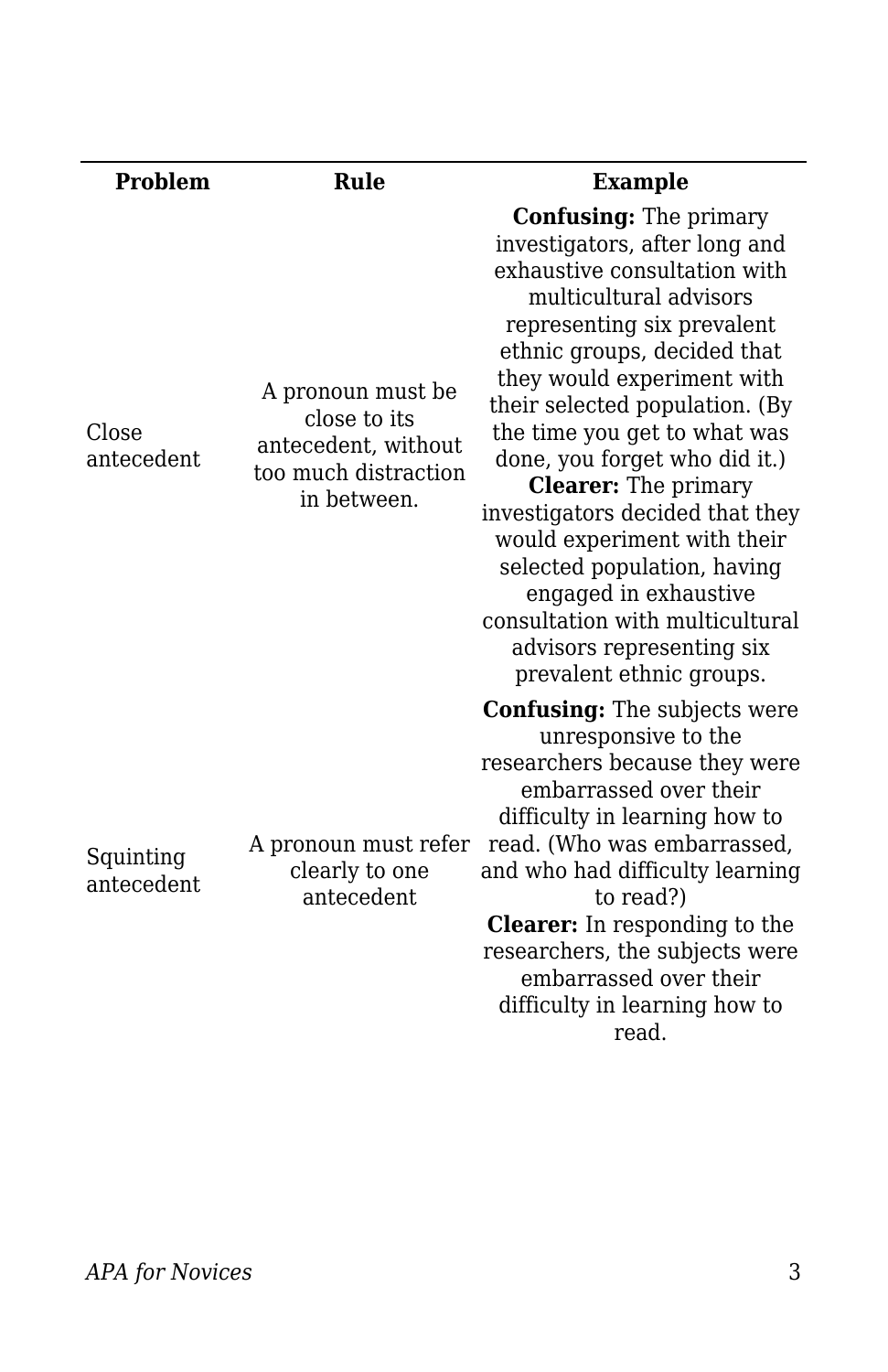| <b>Problem</b>         | Rule                                                                                                                                                                                                                                                                                                                               | <b>Example</b>                                                                                                                                                                                                                                                                                                                                                                                                                                                                               |
|------------------------|------------------------------------------------------------------------------------------------------------------------------------------------------------------------------------------------------------------------------------------------------------------------------------------------------------------------------------|----------------------------------------------------------------------------------------------------------------------------------------------------------------------------------------------------------------------------------------------------------------------------------------------------------------------------------------------------------------------------------------------------------------------------------------------------------------------------------------------|
| Indefinite <i>it</i>   | It is a pronoun. Avoid<br>using it without an<br>antecedent.                                                                                                                                                                                                                                                                       | <b>Incorrect:</b> It is difficult to<br>perform.<br>The teacher had difficulty<br>understanding it.<br>In Jacinski's article it says,<br><b>Correct:</b> The literacy<br>intervention is difficult to<br>perform.<br>The teacher had difficulty<br>understanding the<br>instructions.<br>Jacinski's article says,                                                                                                                                                                            |
| Who, which<br>and that | Use who for persons<br>Use that for<br>restrictive modifiers<br>(those that actually<br>change sentence<br>meaning).<br>Use which for<br>nonrestrictive<br>elements (Those that<br>add information but<br>do not change<br>meaning). (The<br>which/that distinction<br>is rarely made in<br>common practice, but<br>APA makes it.) | Many children who<br>participated improved their<br>reading scores dramatically.<br>The intervention that was<br>chosen by the parents was<br>implemented cautiously. (The<br>statement tells which<br>intervention is being<br>discussed.)<br>The sampling was not random,<br>which negatively affects the<br>potential of the study to be<br>generalized to additional<br>populations. (The information<br>which follows does not change<br>the fact that the sampling was<br>not random.) |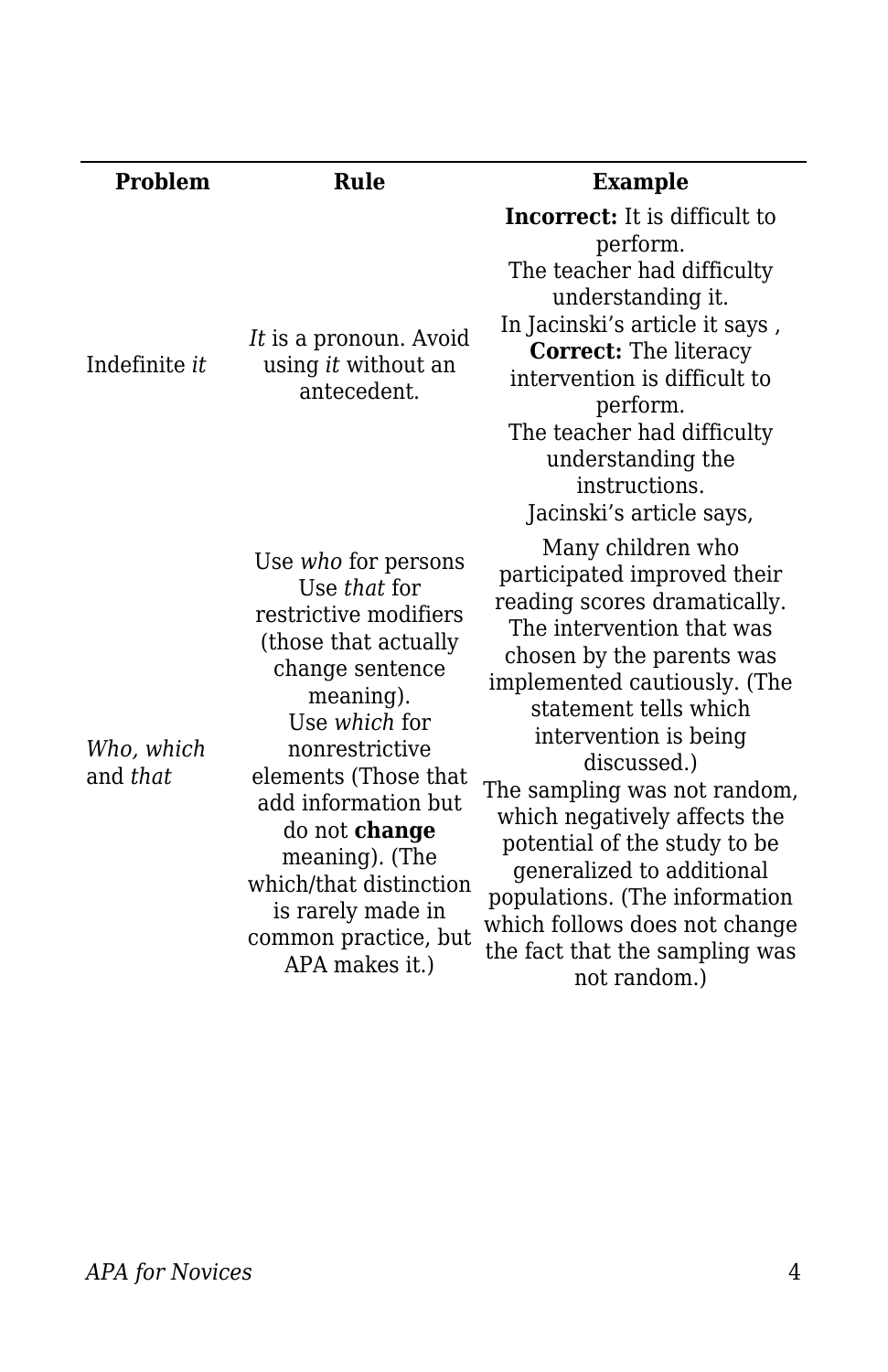| <b>Problem</b>                                                              | Rule                                                                                        | <b>Example</b>                                                                                                                                                                                                                                                                                                                                                                                                                                                                                                                                                                                                                                  |
|-----------------------------------------------------------------------------|---------------------------------------------------------------------------------------------|-------------------------------------------------------------------------------------------------------------------------------------------------------------------------------------------------------------------------------------------------------------------------------------------------------------------------------------------------------------------------------------------------------------------------------------------------------------------------------------------------------------------------------------------------------------------------------------------------------------------------------------------------|
| anyone,<br>anybody,<br>someone,<br>somebody,<br>everyone,<br>everybody etc. | These forms are<br>singular and thus<br>require singular<br>verbs and singular<br>pronouns. | <b>Incorrect.</b> Everybody who did<br>not wish to continue their<br>participation in the study was<br>excused.<br><b>Correct:</b> Everybody who did<br>not wish to continue his/her<br>participation in the study was<br>excused.<br><b>Better:</b> All who did not wish<br>to continue their participation<br>in the study were excused.<br>(The singular <i>everybody</i> or<br><i>everyone</i> can usually be<br>changed to the plural all with<br>no loss of meaning.)<br><b>Also better:</b> Everybody who<br>did not want to continue<br>participating in the study was<br>excused. (Simple restructuring<br>may eliminate the pronoun.) |

#### **Pronoun-Antecedent Agreement**

Pronoun-antecedent disagreement is one of the most common errors people make. In conversation most people tend to ignore it, and in conversational writing many people do. But you can't get away with it in your major paper, article, thesis, or dissertation. The *Publication Manual of the American Psychological Association* (2001) makes a special point of discussing the problem, so this guidebook will do so as well.

Each parent was asked to support the literacy program by reading for 20 minutes a day with their child.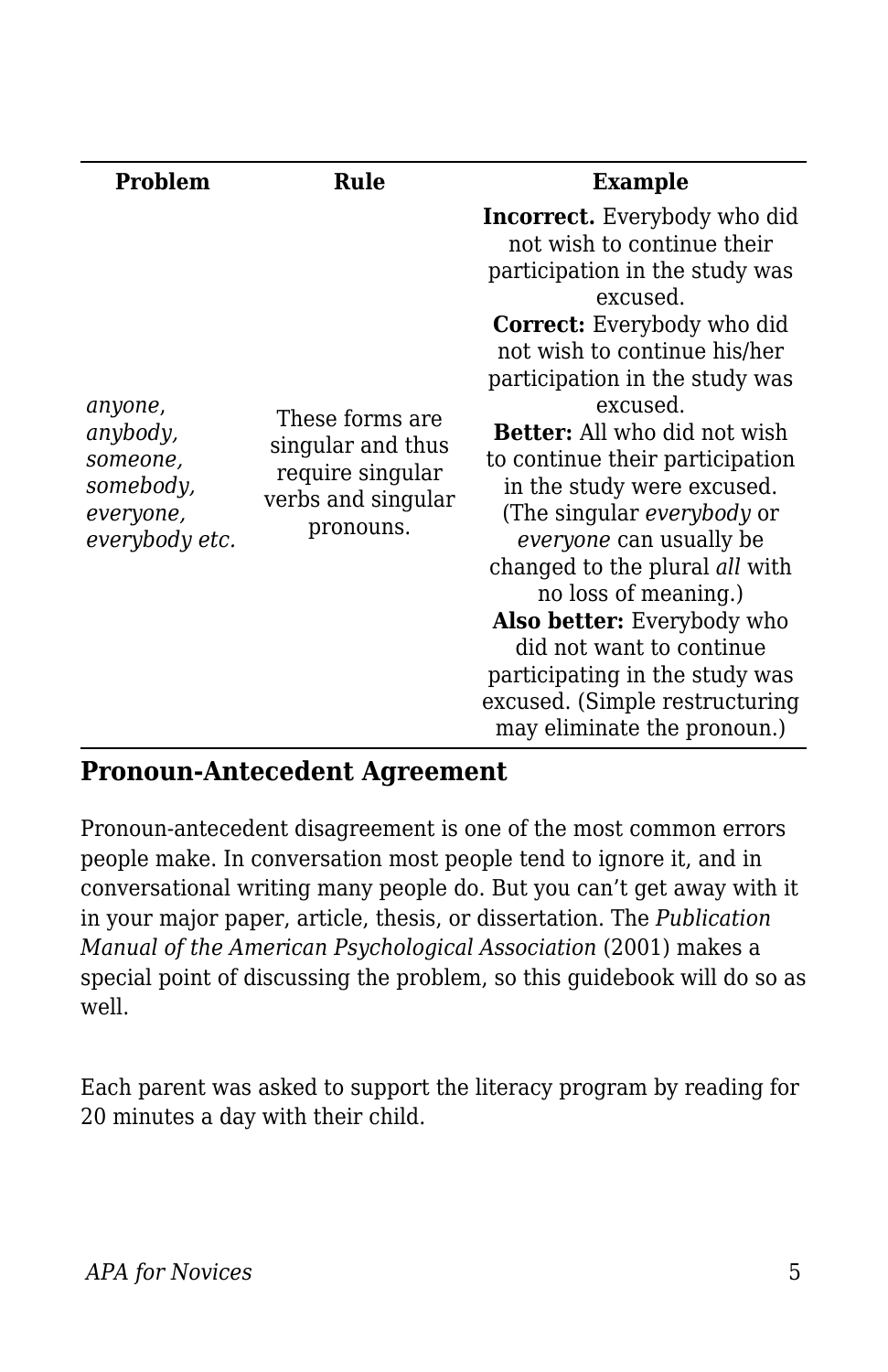This sentence has a rather classic agreement problem. Educators of a generation and a half ago would have easily corrected it by using "his child" to designate a parent of either sex. Or they might have written "her child," since most reading parents have traditionally been mothers. But you can't get away with either of those in today's somewhat gender-paranoid society. The chart below gives a number of ways that the difficulty could be corrected without putting you in danger of having your face slapped. They are in approximate order of preference.

| <b>Solution</b>    | Example                                                                                                                                                                                                                                    |  |
|--------------------|--------------------------------------------------------------------------------------------------------------------------------------------------------------------------------------------------------------------------------------------|--|
| Go to plural       | Parents were asked to support the program by reading for 20 minutes a day with their children.<br>(APA prefers this option unless singular is necessary to meaning.)                                                                       |  |
| Use both pronouns  | Each parent was asked to support the program by reading for 20 minutes a day with his or her child.                                                                                                                                        |  |
| Eliminate pronoun  | Each parent was asked to support the program by reading for 20 minutes a day with the child.                                                                                                                                               |  |
| Recast sentence    | Each parent was asked to support the parent-tutoring program by engaging in shared reading for 20 minutes<br>a dav.                                                                                                                        |  |
| Go to passive      | The children were supported by having a parent read with them for 20 minutes a day.                                                                                                                                                        |  |
| Alternate pronouns | You can alternate pronouns by chapter or section: for example, using feminine pronouns to designate either<br>sex in Chapter 1, masculine pronouns in Chapter 2 etc. In a short paper or article, you can alternate in headed<br>sections. |  |

#### **Pronoun Case**

Most of us don't have a problem with pronoun case when it's a simple matter of someone or something doing or giving something to someone else. But when you get multiple doers and/or multiple receivers, or when the doers and receivers aren't normal people operating in normal fashion, you can get into some problems.

#### **Where pronouns are concerned, subjects do and objects receive.**

| <b>Subjective</b>        | <b>Objective</b>                             |
|--------------------------|----------------------------------------------|
|                          | As direct object, indirect object, or object |
| As subject or complement | of preposition                               |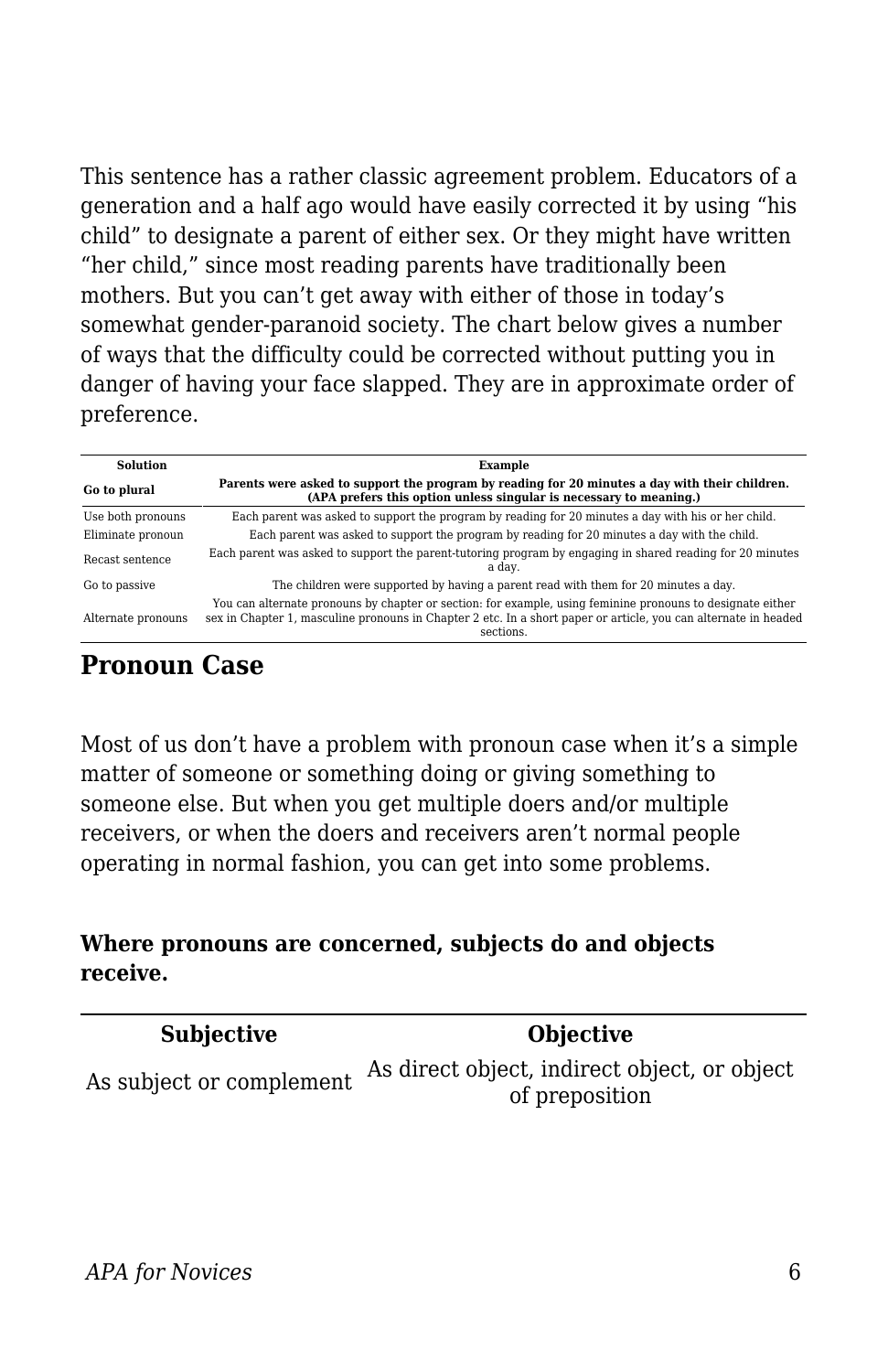| $\bf{I}$  | me         |
|-----------|------------|
| we        | us         |
| you       | you        |
| he/she/it | him/her/it |
| they      | them       |
| who       | whom       |

**The distinction may not seem as clear when you get into compounds or into more complex sentence structure. But still you just decide whether the individual represented by the pronoun is doing or receiving.**

| Circumstance                                    | Rule                                                                                        | <b>Example</b>                                                                                                                                                                                                                                                                                            |
|-------------------------------------------------|---------------------------------------------------------------------------------------------|-----------------------------------------------------------------------------------------------------------------------------------------------------------------------------------------------------------------------------------------------------------------------------------------------------------|
| Compound<br>structure                           | <b>Pronoun case</b><br>doesn't change.<br>To check, remove<br>the compound.                 | Dr. Brown has been<br>conducting research in<br>this area; she and her<br>colleagues are preparing<br>an article for publication.<br>(Subject: she is<br>preparing)<br>An award for original<br>research will be<br>presented to her<br>coauthor, Dr. McArthur,<br>and her. (Object:<br>presented to her) |
| or phrases that<br>rename nouns or<br>pronouns) | Appositives (words Appositives take the<br>same pronoun case<br>as the word they<br>rename. | I scheduled interviews with<br>9 randomly chosen<br>participants. These sessions<br>were conducted by two<br>researchers: Dr. Brown and<br>me. (Object: "Dr. Brown and<br>me" renames researchers,<br>thus "conducted by me")                                                                             |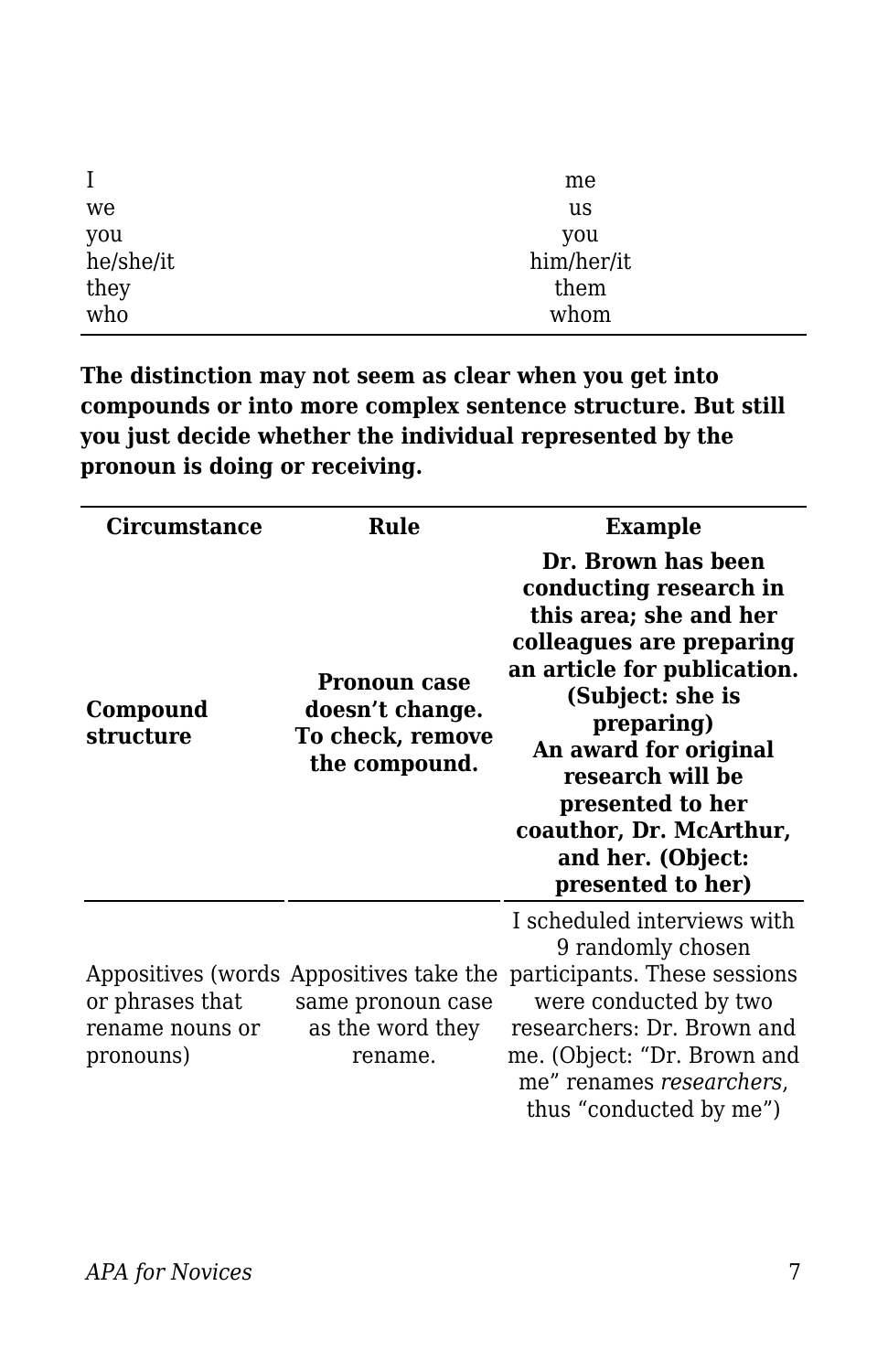| <b>Circumstance</b>            | Rule                                                                                                                 | <b>Example</b>                                                                                                                                                                                                                                                                                  |
|--------------------------------|----------------------------------------------------------------------------------------------------------------------|-------------------------------------------------------------------------------------------------------------------------------------------------------------------------------------------------------------------------------------------------------------------------------------------------|
| We or us before a<br>noun      | Pronoun should be<br>the case it would be<br>without the noun.                                                       | We researchers are now<br>concluding the interviews.<br>(Subject: We are<br>concluding)<br>The results have been<br>fascinating to us observers.<br>(Object: fascinating to us)                                                                                                                 |
| Comparisons with<br>than or as | When the verb is<br>taken out, put it<br>back mentally in<br>order to choose the<br>right pronoun.                   | Dr. Smith has been<br>researching this topic<br>longer than I. (Subject:<br>longer than I have)<br>There is no other colleague<br>in the department I respect<br>as much as her. (Object: as<br>much as I respect her)                                                                          |
| Use of myself                  | Myself is reflexive.<br>It refers only to<br>action performed<br>on oneself. It<br>cannot substitute<br>for I or me. | <b>Incorrect:</b> Two graduate<br>students and myself<br>administered the<br>intervention under the<br>direction of Dr. Lewis.<br>Correct: Two graduate<br>students and I administered<br>the intervention. (Subject)<br>The students turned in the<br>surveys to Dr. Lewis and<br>me. (Object) |

# **Modifiers: Getting Extra Information Where It Doesn't Confuse or Embarrass You**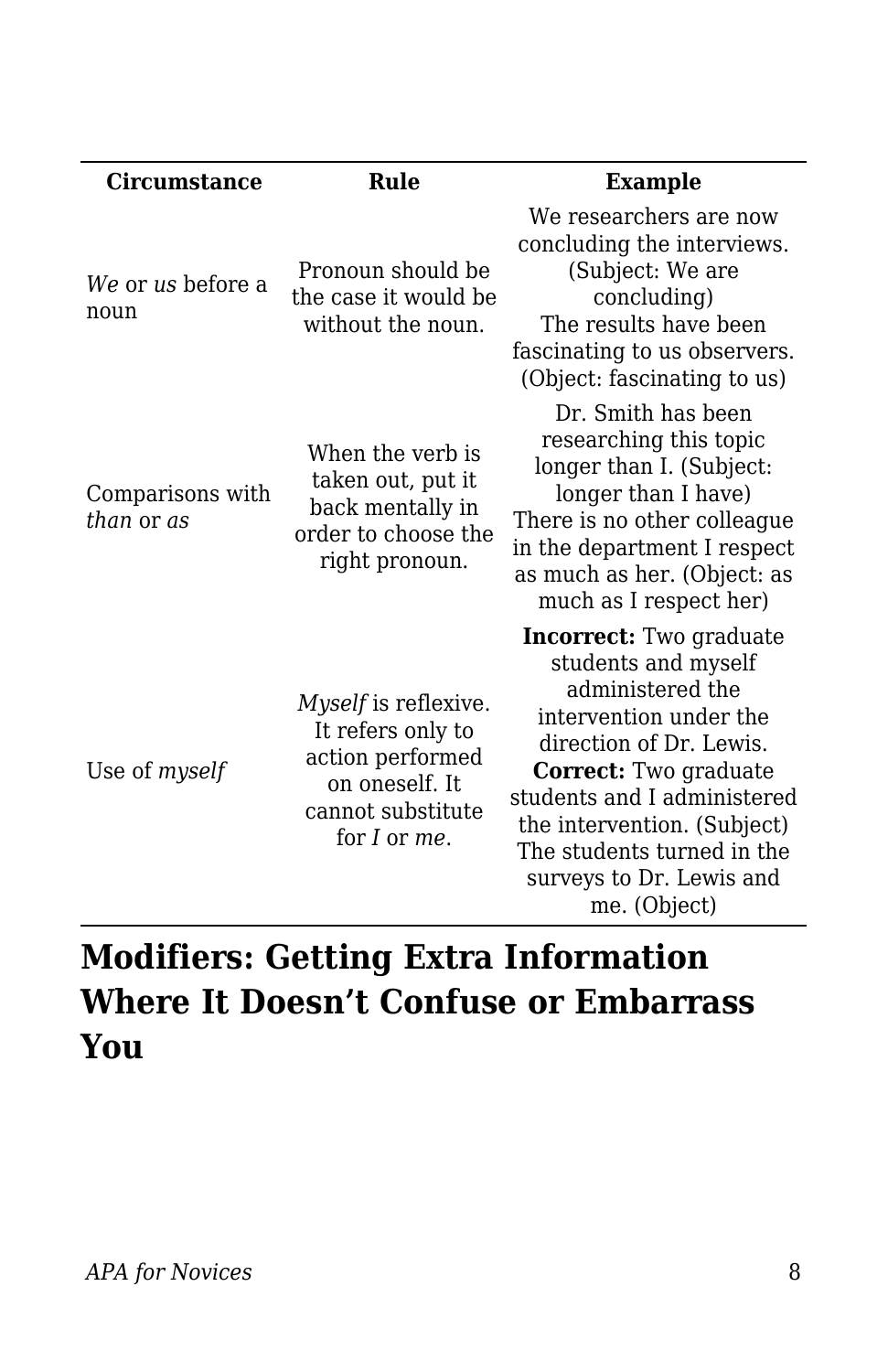When you describe, explain, or elaborate something (modify it), you know what you are describing, explaining, or elaborating. But the reader won't know unless you get the information in the right place. Out-of- place information can have frustrating (and sometimes amusing) results.

| Problem               | Rule                                                                                                                                                                                     | <b>Examples</b>                                                                                                                                                                                                                                                                                                                                         |
|-----------------------|------------------------------------------------------------------------------------------------------------------------------------------------------------------------------------------|---------------------------------------------------------------------------------------------------------------------------------------------------------------------------------------------------------------------------------------------------------------------------------------------------------------------------------------------------------|
| Dangling<br>modifier  | A modifier has to<br>have something to<br>modify<br>(Get the thing<br>modified into the<br>sentence. If the<br>children had the<br>disabilities, they<br>need to be in the<br>sentence.) | <b>Incorrect: Despite having</b><br>disabilities, the tests were<br>administered. (Unless the<br>tests had disabilities,<br>something is missing<br>here.)<br><b>Correct: Despite having</b><br>disabilities, the children<br>were tested.<br>Also: Although the<br>children had disabilities,<br>the tests were<br>administered.                       |
| Misplaced<br>modifier | A modifier needs to be<br>close to what it<br>modifies. If it is closer<br>to another item, it will<br>seem to modify that<br>item.                                                      | <b>Incorrect:</b> Subjects for the<br>study were parents raising<br>young children whose<br>income was below poverty<br>level. (Most young children<br>do not earn income, poverty<br>level or otherwise.)<br><b>Correct:</b> Subjects for the<br>study were parents whose<br>income was below the<br>poverty level who were<br>raising young children. |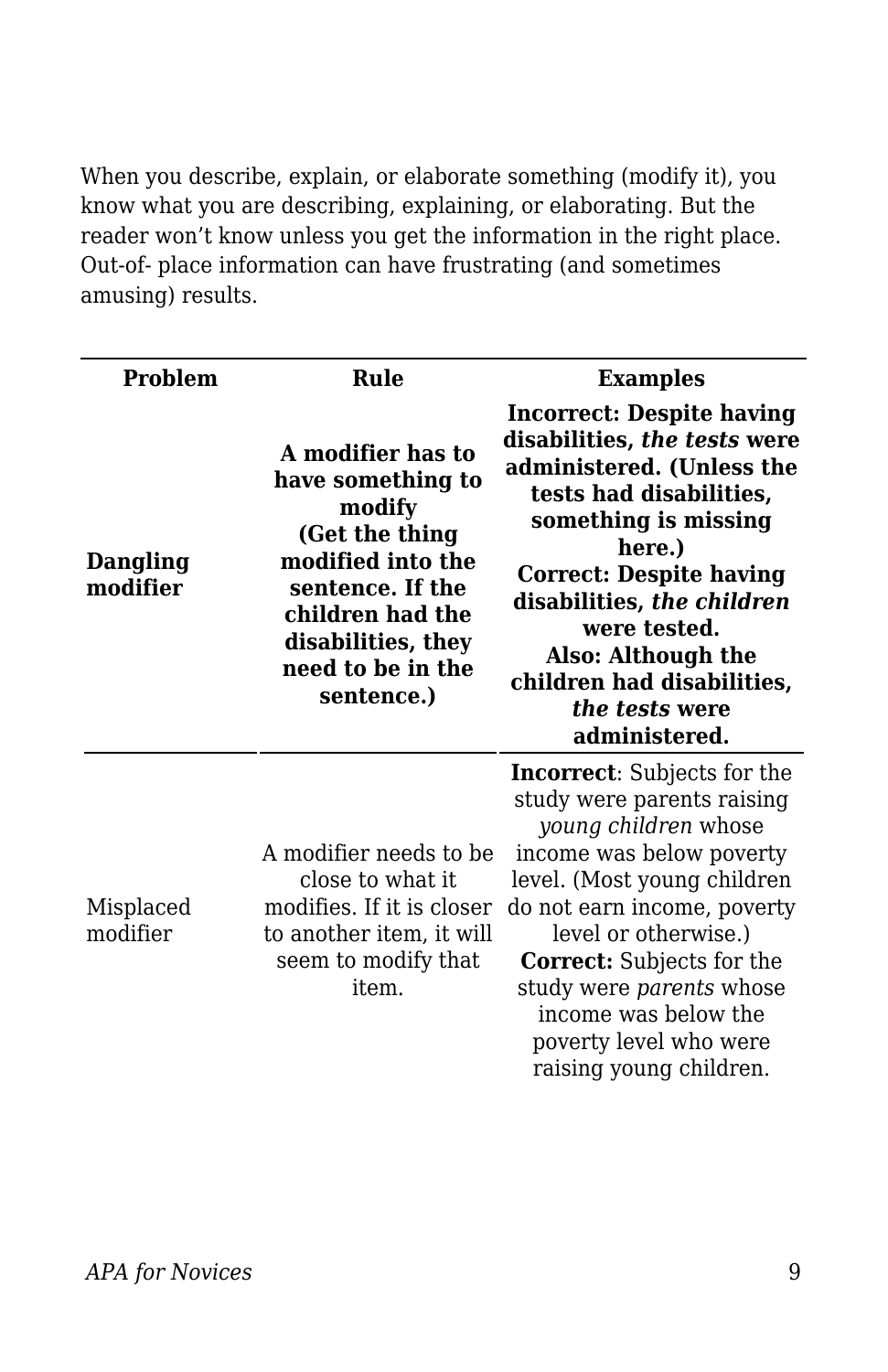| <b>Problem</b>              | Rule                                                                                   | <b>Examples</b>                                                                                                                                                                                                                                                                                                                                                                                                                       |
|-----------------------------|----------------------------------------------------------------------------------------|---------------------------------------------------------------------------------------------------------------------------------------------------------------------------------------------------------------------------------------------------------------------------------------------------------------------------------------------------------------------------------------------------------------------------------------|
| Squinting<br>modifier       | Be careful that a<br>modifier does not<br>point equally to two<br>different items      | <b>Incorrect:</b> Proofreading<br>thoroughly bores most of us.<br><b>Option 1:</b> Proofreading in a<br>thorough manner bores most<br>of us.<br><b>Option 2:</b> Proofreading is<br>thoroughly boring for most<br>of us.                                                                                                                                                                                                              |
| Inappropriate<br>comparison | Use comparative form<br>for two, superlative<br>form for three or<br>more.             | <b>Incorrect:</b> Compared with<br>traditional resource,<br>inclusion has resulted in the<br>best socialization of students<br>with disabilities.<br><b>Correct:</b> Inclusion has<br>shown better socialization of<br>students with disabilities<br>than traditional resource.<br><b>Correct:</b> Compared to<br>resource programs and<br>residential schools, inclusion<br>has shown the best<br>socialization of deaf<br>students. |
| Incomplete<br>comparison    | When using a<br>comparative or<br>superlative form,<br>include all necessary<br>items. | <b>Incorrect:</b> Results showed<br>that the treatment group<br>made greater advances in<br>reading comprehension.<br>Use: Results showed that<br>the treatment group made<br>greater advances than the<br>control group in reading<br>comprehension.                                                                                                                                                                                 |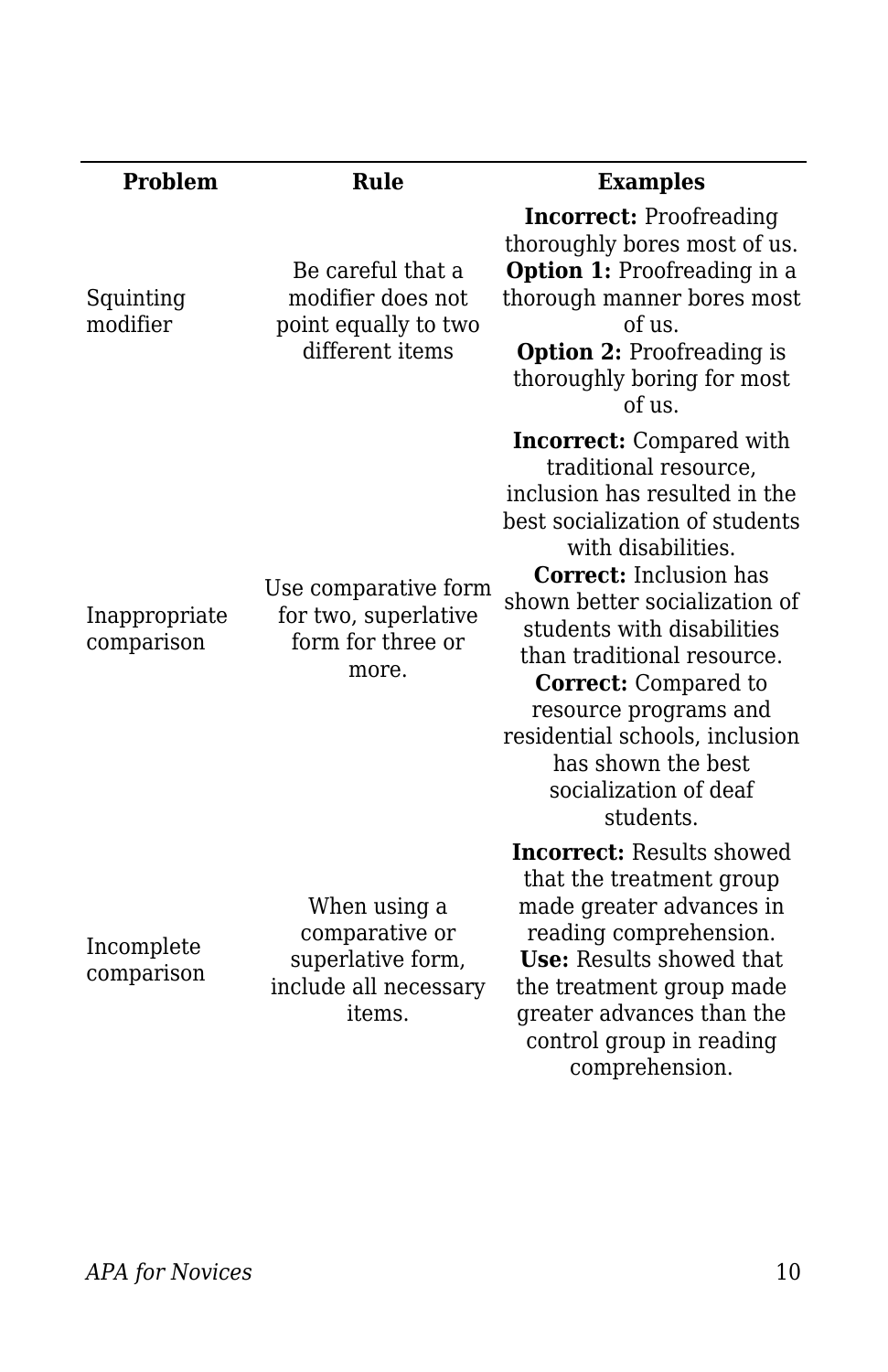| Problem                           | Rule                                                                                                                                                    | <b>Examples</b>                                                                                                                                                                                                       |
|-----------------------------------|---------------------------------------------------------------------------------------------------------------------------------------------------------|-----------------------------------------------------------------------------------------------------------------------------------------------------------------------------------------------------------------------|
| Adjective/<br>adverb<br>confusion | Adjective answers<br>which, what kind, how<br>many. Good is an<br>adjective.<br>Adverb answers<br>when, how, how often,<br>where.<br>Well is an adverb. | Establishing trust can be a<br>slow process.<br>Rice's article gives a good<br>general definition for our<br>purposes.<br>The client was improving<br>slowly.<br>The weekly sessions with<br>Jason seemed to go well. |

## **Apostrophe: To Possess or Not to Possess**

Apostrophes allow you to juggle possessions and some omissions. As in life, indicating true possession can be a necessity, but indicating possession that does not exist can be problematic.

| <b>Need</b>                                 | Rule                                                                    | <b>Examples</b>                                                                                                          |
|---------------------------------------------|-------------------------------------------------------------------------|--------------------------------------------------------------------------------------------------------------------------|
| <b>Singular</b><br>nouns not<br>ending in s | Add apostrophe $+ s$                                                    | The researcher's<br>conclusion, the article's<br>content, everyone's<br>concern                                          |
| Singular nouns<br>ending in $s$             | Usually add<br>apostrophe $+s$ ,<br>occasionally just add<br>apostrophe | Henry James's novels<br>The hostess' solution (Too<br>many surrounding s sounds<br>makes this statement hard<br>to say.) |
| Pural nouns not<br>ending in s              | Add apostrophe $+ s$                                                    | The women's responses, the<br>men's involvement                                                                          |
| Plural nouns<br>ending in s                 | Add apostrophe after<br>S                                               | The parents' input, the<br>committees' responsibilities                                                                  |

## **Possession**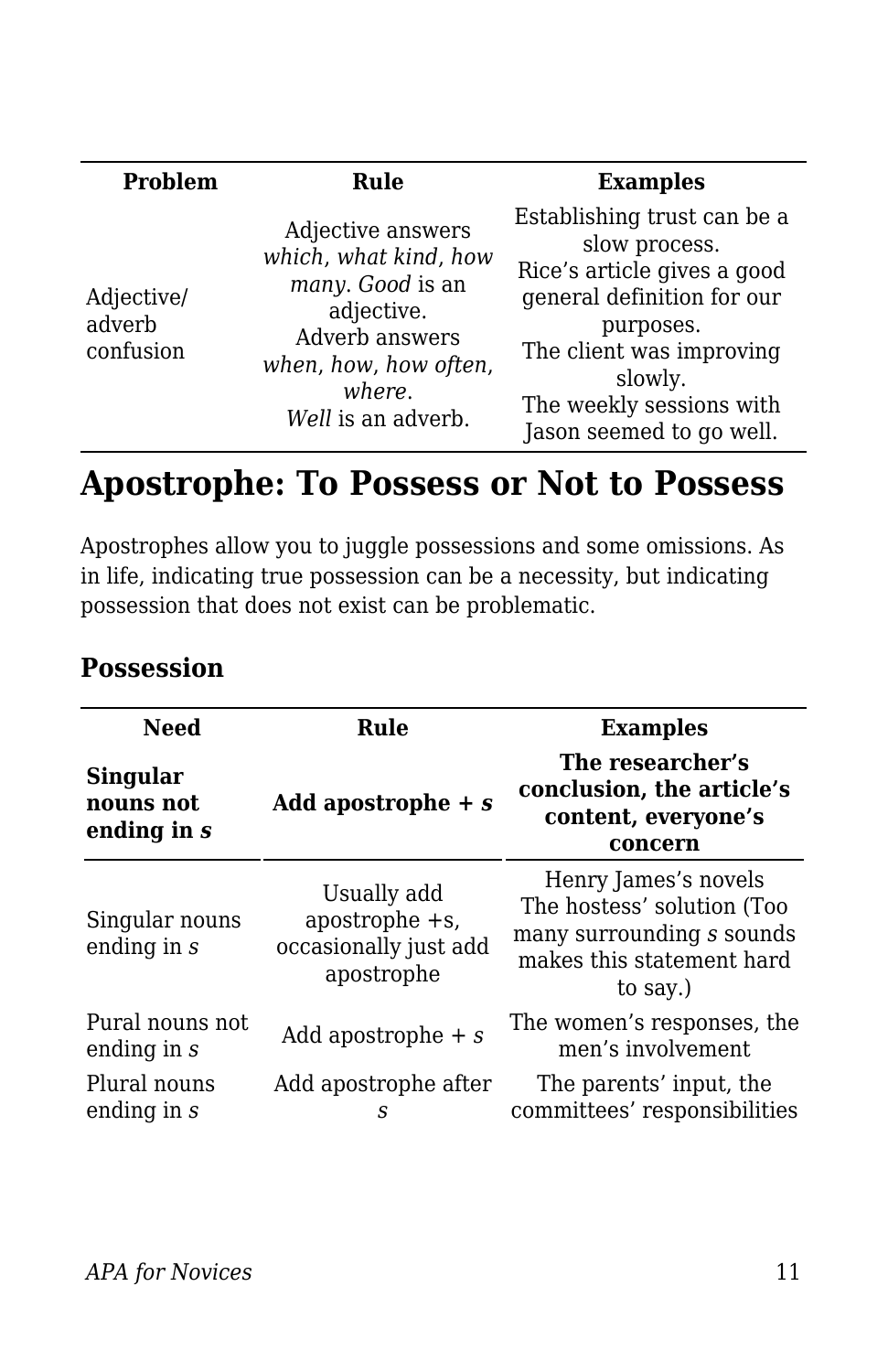| <b>Need</b>                                                        | Rule                                                                                                                                       | <b>Examples</b>                                                                                                                                                                          |
|--------------------------------------------------------------------|--------------------------------------------------------------------------------------------------------------------------------------------|------------------------------------------------------------------------------------------------------------------------------------------------------------------------------------------|
| Joint possession                                                   | Add apostrophe only<br>after last noun if<br>possessed together                                                                            | McKenzie and McCullough's<br>research study (They are<br>working together on the<br>same study.)                                                                                         |
| Similar<br>possession                                              | Add apostrophe to all<br>names if possessed<br>item is the same<br>category but not the<br>same item.                                      | Both Taylor's and Curtis's<br>research efforts are<br>impressive. (Both are doing<br>research, but not together.)                                                                        |
| Do not use<br>apostrophe with<br>possessive<br>pronouns.           | You wouldn't use hi's<br>or <i>her's. Its</i> is a<br>personal pronoun, like<br>his and hers). It's is<br>the contraction for "it"<br>is." | Incorrect: The instrument<br>was rejected because it's<br>validity was not established.<br>Correct: The instrument will<br>be reconsidered when its<br>validity has been<br>established. |
| Do not use<br>apostrophe with<br>nouns that are<br>not possessive. | Do not let an s on the<br>end of a word tempt<br>you to add an<br>apostrophe if that<br>word is merely plural,<br>not possessive.          | Incorrect: The participants'<br>completed a social validity<br>questionnaire.<br>Correct: The participants<br>found the intervention easy<br>to implement in their<br>classrooms.        |

## **Omissions and Plurals**

| Use apostrophe to mark<br><b>Omissions</b><br>letters left out of<br>contractions. | don't, can't, won't etc. |
|------------------------------------------------------------------------------------|--------------------------|
|------------------------------------------------------------------------------------|--------------------------|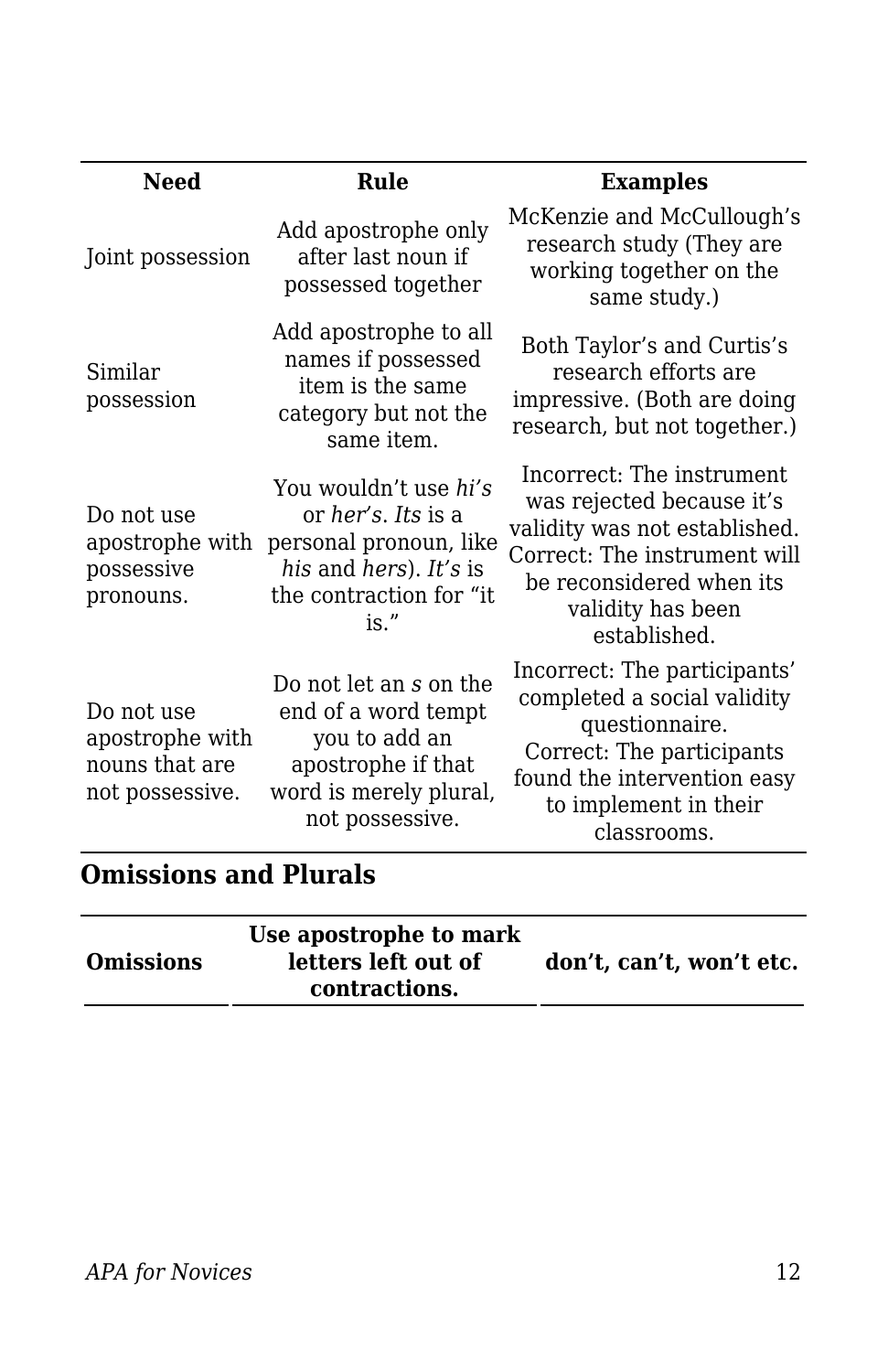| <b>Plurals</b>               | Use apostrophe for plurals of Many dyslexic students<br>lower case letters and<br>abbreviations with periods.<br>For numbers, capital letters,<br>abbreviations without<br>periods and words used as<br>words, an apostrophe before<br>s is optional. | reverse $h$ 's and $d$ 's.<br>(Letters are italicized, 's<br>is not.)<br>the 1990s, the 1990's<br>SLIs, SLI's<br>too many buts or too<br>many but's                  |
|------------------------------|-------------------------------------------------------------------------------------------------------------------------------------------------------------------------------------------------------------------------------------------------------|----------------------------------------------------------------------------------------------------------------------------------------------------------------------|
| <b>Misuse with</b><br>Plural | Do not use apostrophe with<br>non-possessive plurals,<br>except as shown above                                                                                                                                                                        | <b>Incorrect:</b> Tests were<br>administered to the<br>student's.<br><b>Incorrect:</b> The<br>entrepreneurs' gave<br>permission for their<br>records to be examined. |

## **Hyphen: The Modest Joiner**

Now that word processing has eliminated most of the need for end-ofline division, the main use for the hyphen is to link up things that need to be kept together in order for their meaning to be clear. You might want to think of them as "word partners"—equally linked companions in the wisdom or mischief of expression.

#### **Common Uses and Misuses of Hyphens**

| <b>Usage</b> | Rule | <b>Examples</b> |
|--------------|------|-----------------|
| Hyphenate    |      |                 |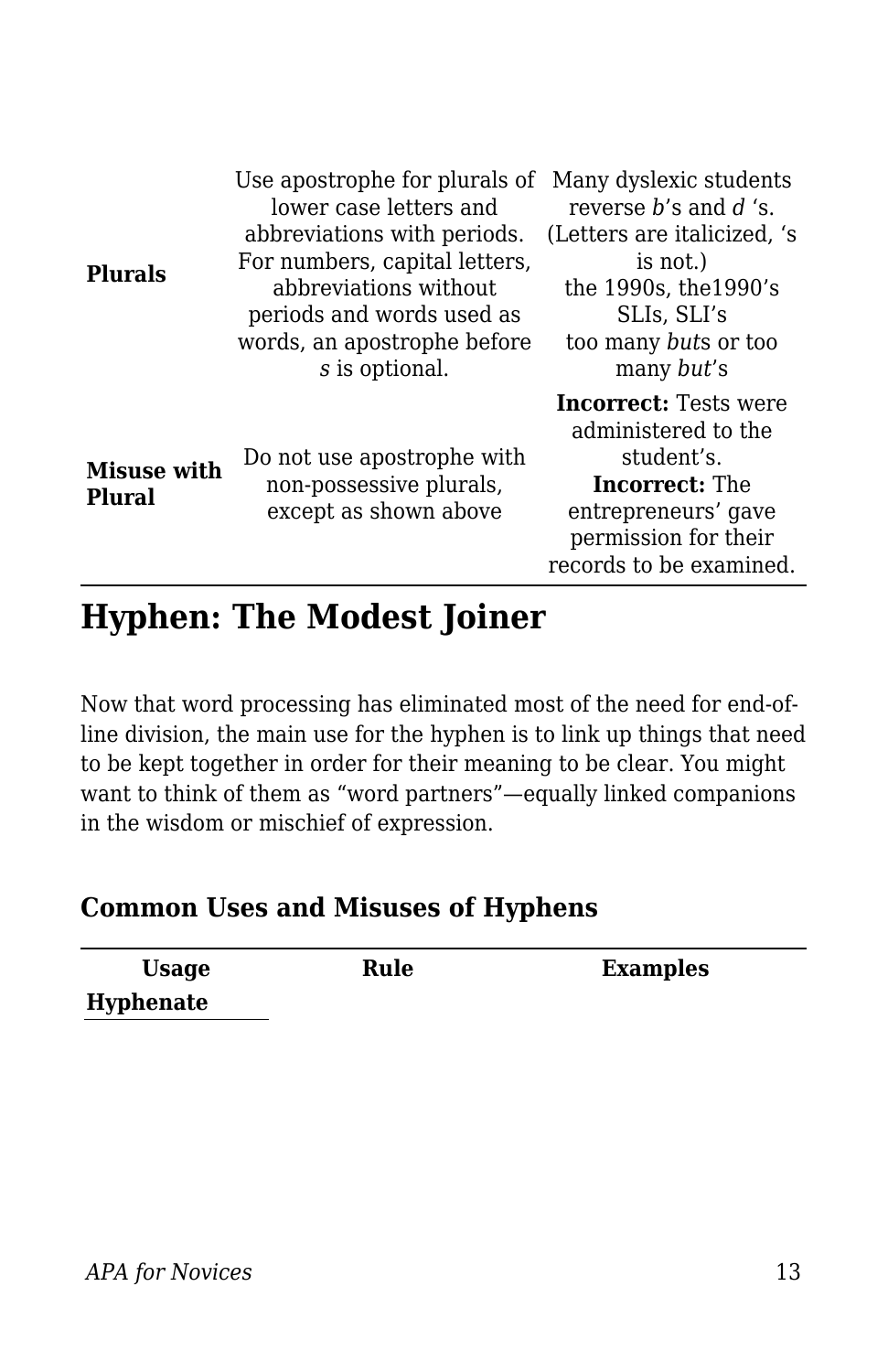| <b>Usage</b>                                                  | Rule                                                                                         | <b>Examples</b>                                                                                                                                                                         |
|---------------------------------------------------------------|----------------------------------------------------------------------------------------------|-----------------------------------------------------------------------------------------------------------------------------------------------------------------------------------------|
| Two words that<br>function as a<br>modifying unit             | Hyphenate if the unit<br>comes before the<br>noun. Do not<br>hyphenate if it comes<br>after. | Many high-ranking<br>authorities are cited.<br>Many of the authorities are<br>high ranking.<br>Do not accept out-of-date<br>information.<br>The information he gave<br>was out of date. |
| Self, all, and ex<br>(meaning<br>former) words                | Hyphenate words<br>beginning with these<br>prefixes.                                         | self-concept, self-esteem,<br>self-efficacy<br>all-encompassing, all-<br>inclusive<br>ex-partner, ex-compatriot                                                                         |
| Prefix ending<br>with same vowel<br>with which root<br>begins | Hyphenate if<br>confusion is possible.<br>(Pre and re rarely<br>hyphenate.)                  | anti-illiteracy, meta-analysis                                                                                                                                                          |
| A prefix-root<br>blend that has<br>another<br>meaning)        | Hyphenate the less<br>common of the words.                                                   | re-recreate/recreate<br>co-operative/cooperative<br>re-lease/release                                                                                                                    |
| Compound<br>beginning with a<br>number                        | Hyphenate when it<br>precedes the term<br>modified.                                          | fourth-grade students<br>two-part analysis                                                                                                                                              |
| Compound when<br>the base word is<br>compound                 | Hyphenate for clarity.                                                                       | non-English-speaking<br>children                                                                                                                                                        |
| Prefix added to<br>root word<br>beginning with a<br>capital   | Hyphenate when<br>adding a prefix.                                                           | un-American, anti-Semetic,                                                                                                                                                              |
| Letter, numeral,<br>or abbreviation<br>as root word           | Hyphenate when<br>adding a prefix.                                                           | a pre-NCLB assessment<br>post-2000 research                                                                                                                                             |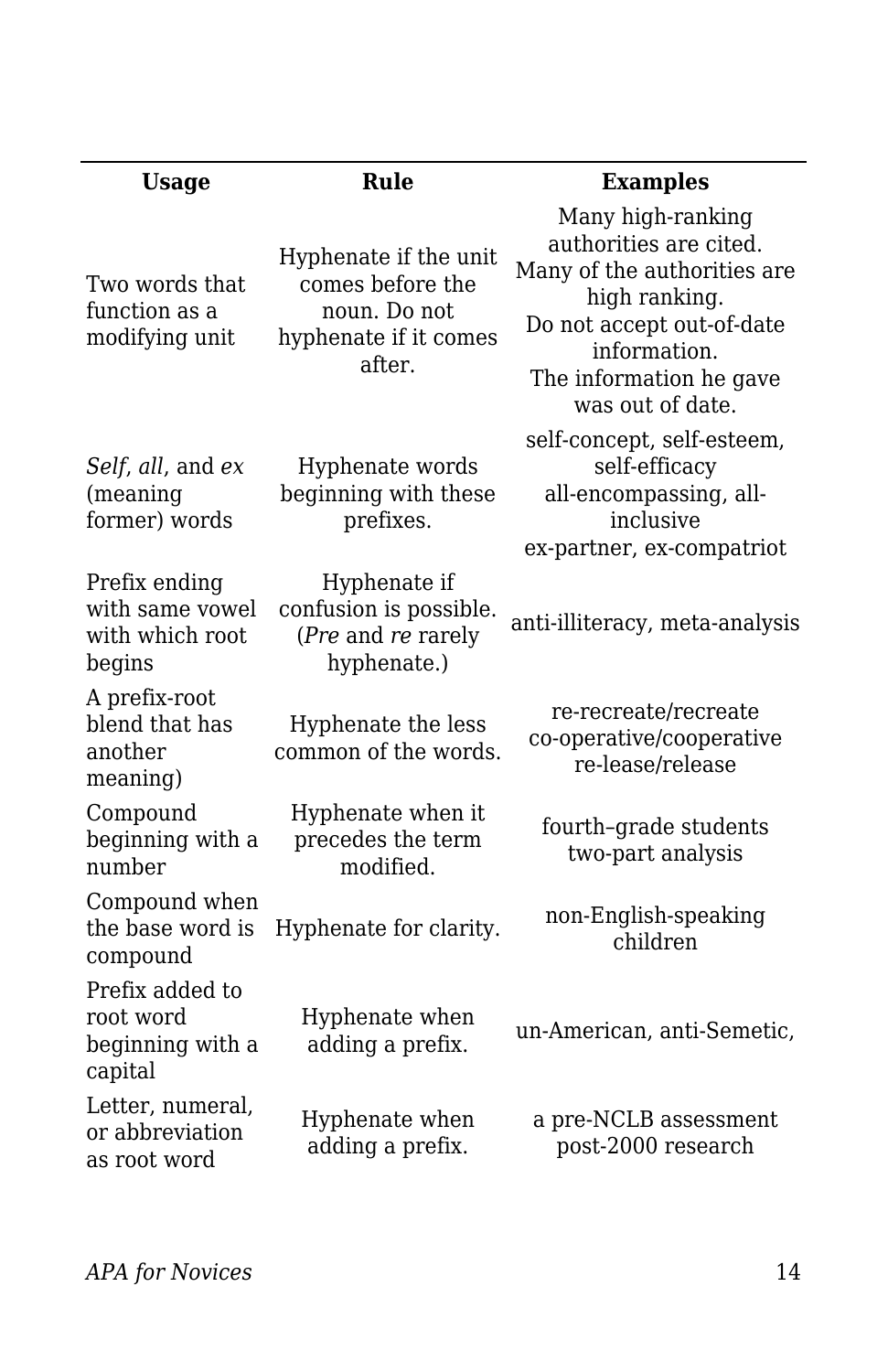| <b>Usage</b>                                                  | Rule                                                              | <b>Examples</b>                                                                                          |
|---------------------------------------------------------------|-------------------------------------------------------------------|----------------------------------------------------------------------------------------------------------|
| Two or more<br>prefixes sharing<br>a base                     | Hyphenate both.                                                   | pre- and post-treatment<br>interviews<br>short- and long-term results                                    |
| Do not<br><b>Hyphenate</b>                                    |                                                                   |                                                                                                          |
| Two adjectives<br>do not function<br>as a unit.               | If function is<br>separate, do not<br>hyphenate.                  | Three-counselor offices are<br>now common.<br>Three counselor offices are<br>located on the first floor. |
| Units with an $l$ $\nu$<br>adverb                             | Do not hyphenate<br>these<br>compounds-they<br>won't be confused. | This is a slowly evolving<br>field of study.<br>She chose a carefully<br>documented methodology.         |
| Units with a<br>letter or numeral<br>as the second<br>partner | Do not hyphenate.                                                 | Type A personality<br>Phase 2 reaction                                                                   |
| A comparative or<br>superlative<br>adjective                  | Do not hyphenate.                                                 | the least competent<br>research assistant                                                                |

#### **Generalizations to Remember**

#### **Hyphenation is a tool for clarity.**

If the relationship of the words is quite obvious, you do not need to hyphenate, even though the compound may meet one of the above criteria.

#### **Some words are established as hyphenated regardless of usage or placement**.

If your visual memory tells you that the combination doesn't "look right" without a hyphen, check your dictionary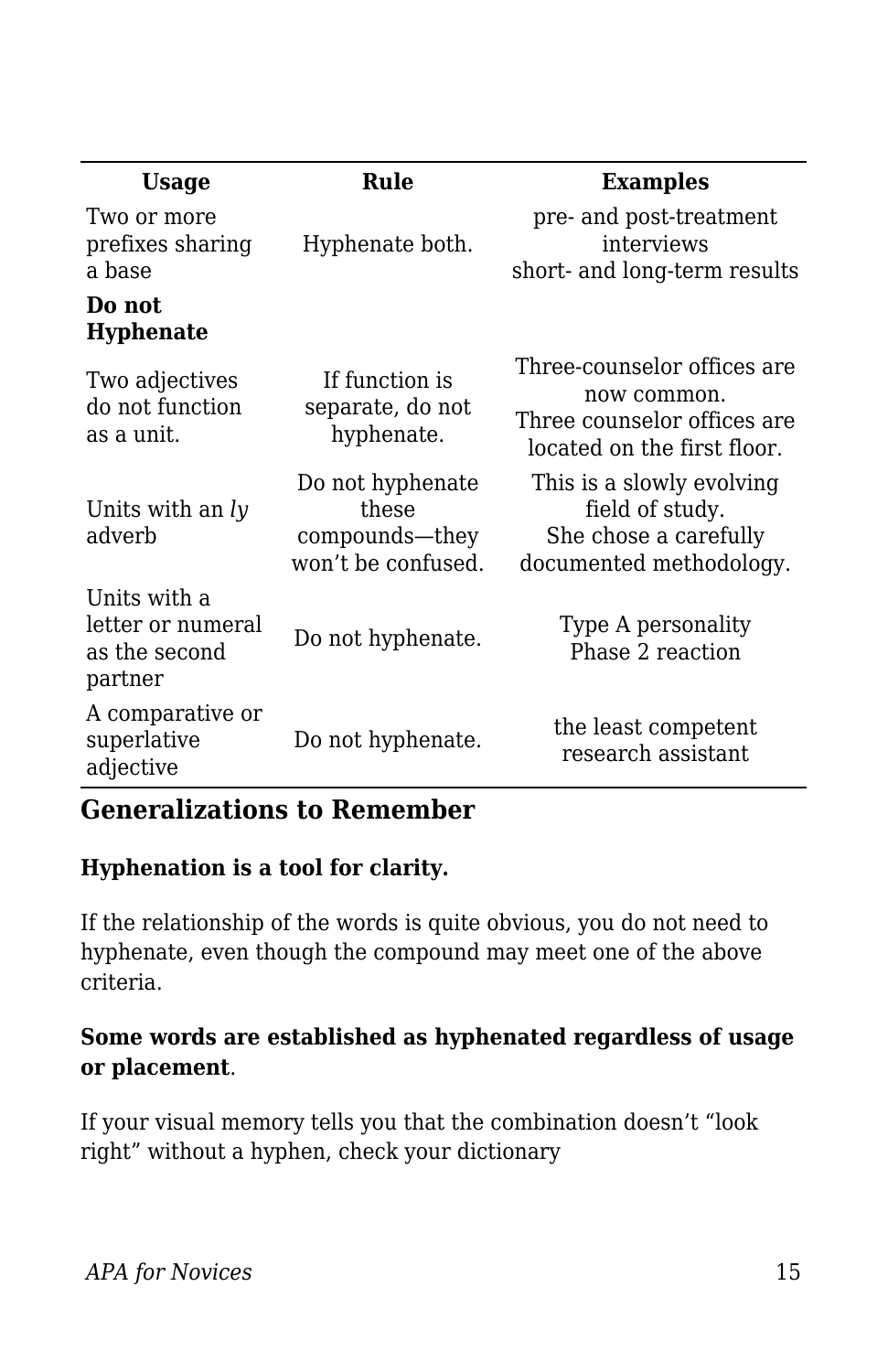**Do not space before or after a hyphen.**

# **Capitalization: Recognizing What Is Proper**

It's a matter of what is "proper." Several common uses of capitalization are applied because of the way elements fit together into a sentence, a title, a heading or visual element. When capitalization of a name is involved, a proper (specific, individual) title, is generally capitalized. A generic label is not. Religions, races, ethnicities, and nationalities (and words derived from them) are considered proper and capitalized out of respect.

| <b>Usage</b>                                                                      | Rule                                                                                                                                       | Example                                                                                                           |
|-----------------------------------------------------------------------------------|--------------------------------------------------------------------------------------------------------------------------------------------|-------------------------------------------------------------------------------------------------------------------|
| <b>Beginnings</b>                                                                 | The first word in a<br>sentence                                                                                                            | This study was<br>designed to                                                                                     |
| Statements<br>following colons                                                    | The first word following<br>a colon if the following<br>statement is a complete<br>sentence.                                               | The researcher's<br>expectation was fulfilled:<br>The students performed<br>better in experimental<br>conditions. |
| Titles in text<br>(books, articles,<br>plays, poetry,<br>other artistic<br>works) | Capitalize major words<br>(usually not short<br>conjunctions, articles or<br>short prepositions). All<br>words of four letters or<br>more. | Publication Manual of the<br>American Psychological<br>Association                                                |
| Titles of books<br>and articles on<br>reference list                              | Capitalize only the first<br>word and the first word<br>following a colon or<br>dash.                                                      | Social issues in the<br>classroom: Focusing on<br>thinking skills<br>Looking in classrooms                        |

## **General Use of Capitals**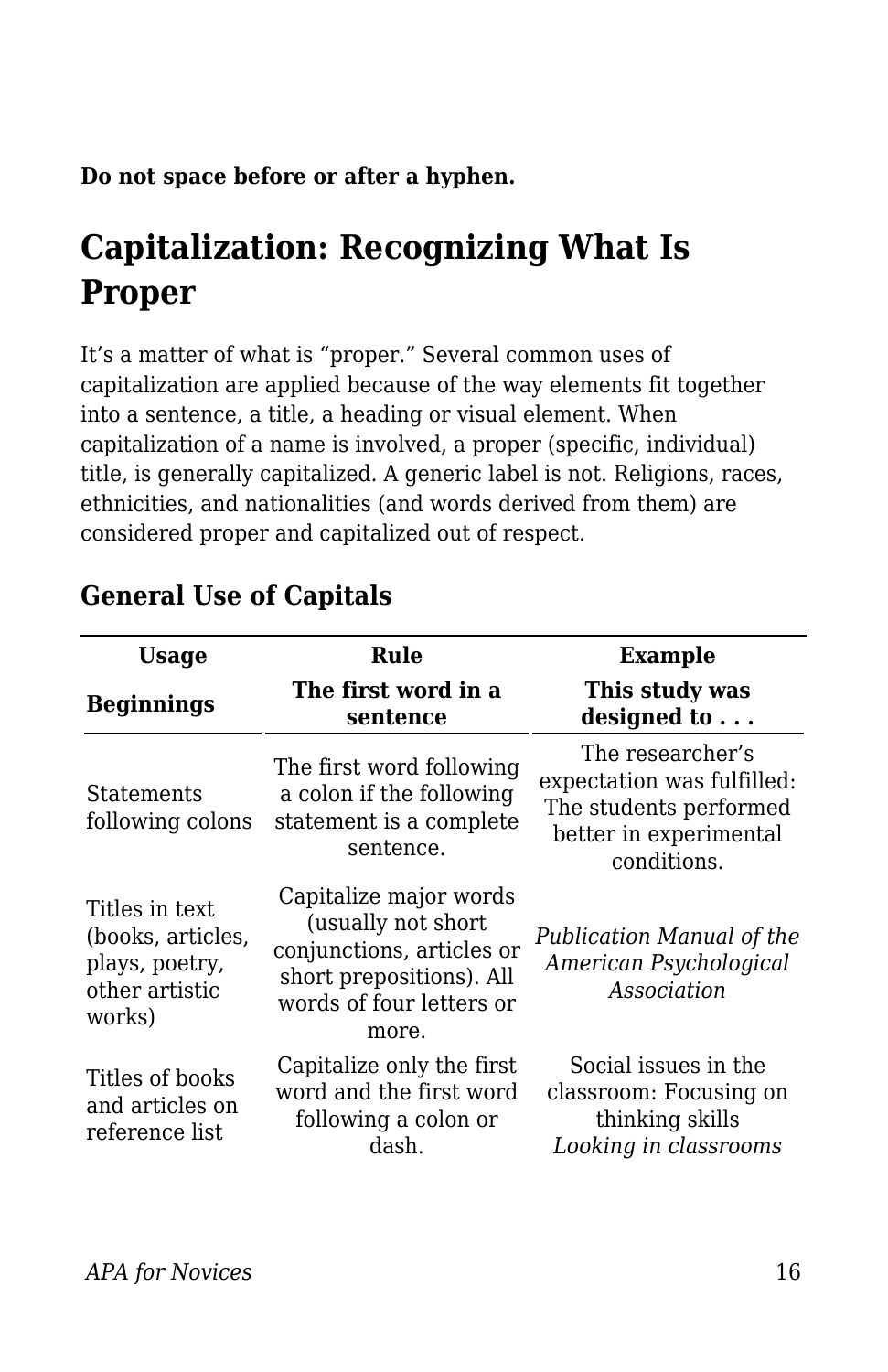| Usage                                 | Rule                                                                                                                                                                                                     | <b>Example</b>                                                                                                                                          |
|---------------------------------------|----------------------------------------------------------------------------------------------------------------------------------------------------------------------------------------------------------|---------------------------------------------------------------------------------------------------------------------------------------------------------|
| Headings                              | Capitalize major words<br>in all heading that are<br>centered or at the left<br>margin (Levels 1 and 2).<br>Capitalize only the first<br>word of headings at<br>beginnings of<br>paragraphs (Levels 3-5) | <b>Early Research</b> (1)<br><b>Research Prior to 2000</b><br>(2)<br><b>Early concept</b><br>identification.(3)<br><b>Historical background.</b><br>(4) |
| Tables and<br>figures                 | Capitalize major words<br>in titles and legends                                                                                                                                                          | Figure 1: Timeline for<br><b>Early Research Efforts</b>                                                                                                 |
| Numbers or<br>letters in a<br>series  | Capitalize nouns that<br>precede numerals or<br>letters, except for<br>common parts of books<br>or tables                                                                                                | (see Figure 4) Note<br>changes during Baseline<br><b>but</b> refer to chapter 5                                                                         |
| Sections of the<br>same<br>manuscript | Capitalize headings and<br>subheadings                                                                                                                                                                   | See Methods section                                                                                                                                     |

#### **PROPER NAMES AND TITLES**

- **Capitalize one person, one place, one specific unique thing.**
- **Capitalize words derived from a proper noun.**

| Category      | Capitalize                                                         | Do Not Capitalize                                                    |
|---------------|--------------------------------------------------------------------|----------------------------------------------------------------------|
| People        | Sir Isaac<br><b>Newton/Newtonian physics</b><br><b>Dean Prater</b> | a physicist<br>a professor<br>the dean of the<br><b>McKay School</b> |
| <b>Places</b> | Spain/Spanish<br><b>Timpview High School</b>                       | a country, a language<br>a local high school                         |
| Things        | Yellowstone National Park                                          | a park, a wilderness<br>area                                         |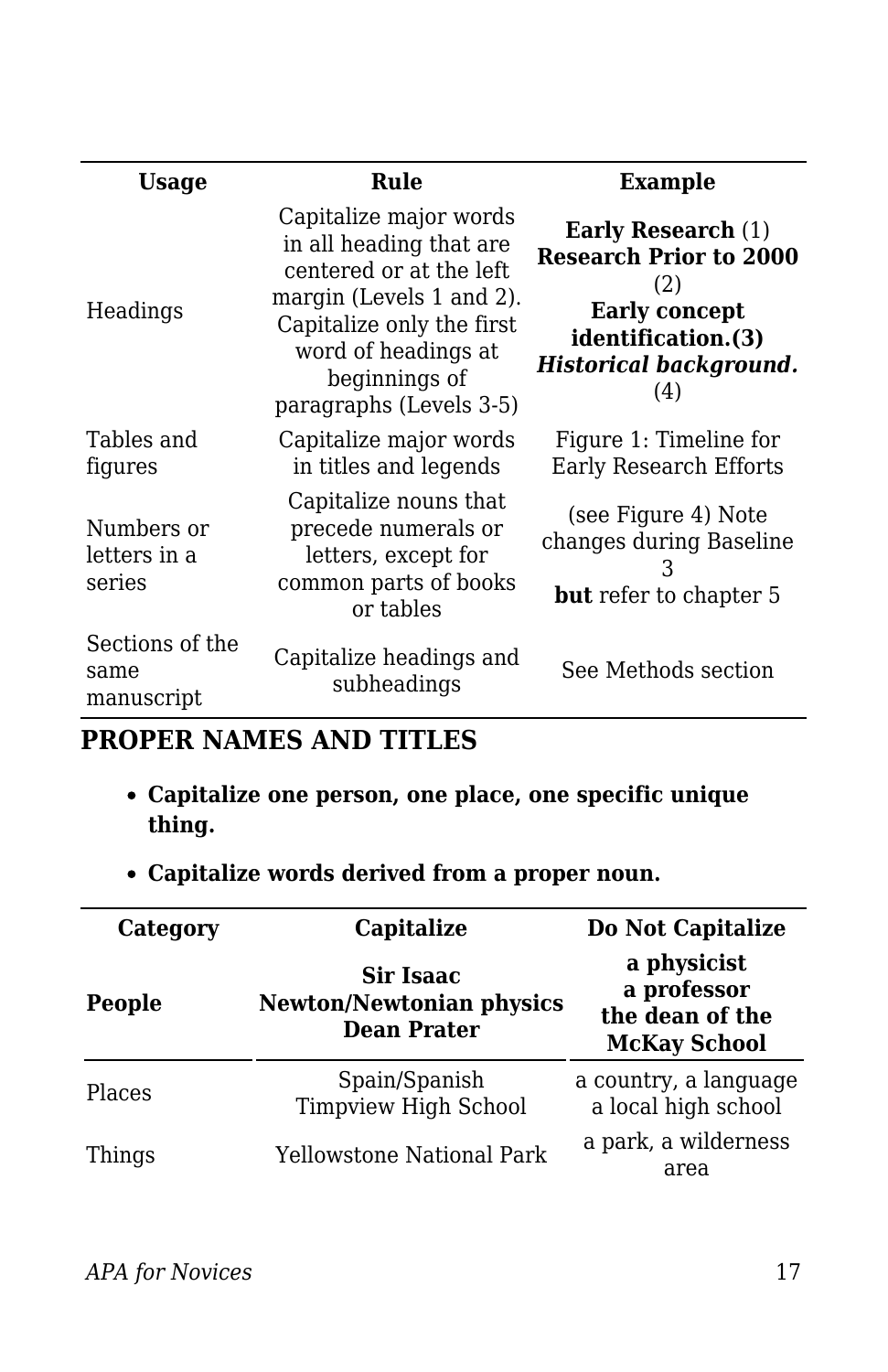| Category                              | Capitalize                                                      | Do Not Capitalize                                                                                                           |
|---------------------------------------|-----------------------------------------------------------------|-----------------------------------------------------------------------------------------------------------------------------|
| Events                                | World War I                                                     | war, battle,<br>confrontation                                                                                               |
| Periods                               | Renaissance (periods, events)                                   | fifteenth century (not<br>centuries)                                                                                        |
| Colleges,<br>departments              | Brigham Young University,<br>Department of Teacher<br>Education | the university<br>a department                                                                                              |
| Courses                               | English 400, Introduction to<br>Humanities (catalogue titles)   | a psychology class,<br>humanities courses,<br>but an English course<br>(derived from name of<br>country)                    |
| Religions,<br>races,<br>nationalities | Christianity, Buddhist,<br>African American, Japanese           |                                                                                                                             |
| Seasons                               | Do not capitalize seasons,<br>even for term titles.             | in the spring<br>during fall semester                                                                                       |
| Academic titles                       | William Brown, PhD                                              | a doctoral degree                                                                                                           |
| Brand names,<br>trademarks            | Xerox, Prozac                                                   | copy machines,<br>depression<br>medication                                                                                  |
| Models, laws,<br>theories             | APA does not capitalize<br>models, laws, and theories.          | sensorimotor stage<br>response to<br>intervention<br>Renzulli's triad model<br>(name is capitalized,<br>model title is not) |
| Exact titles of<br>tests              | Minnesota Multiphasic<br>Personality Inventory                  | a standardized<br>personality<br>assessment                                                                                 |
| Test subscales                        | Capitalize heading but not<br>test or scale                     | Depression scale                                                                                                            |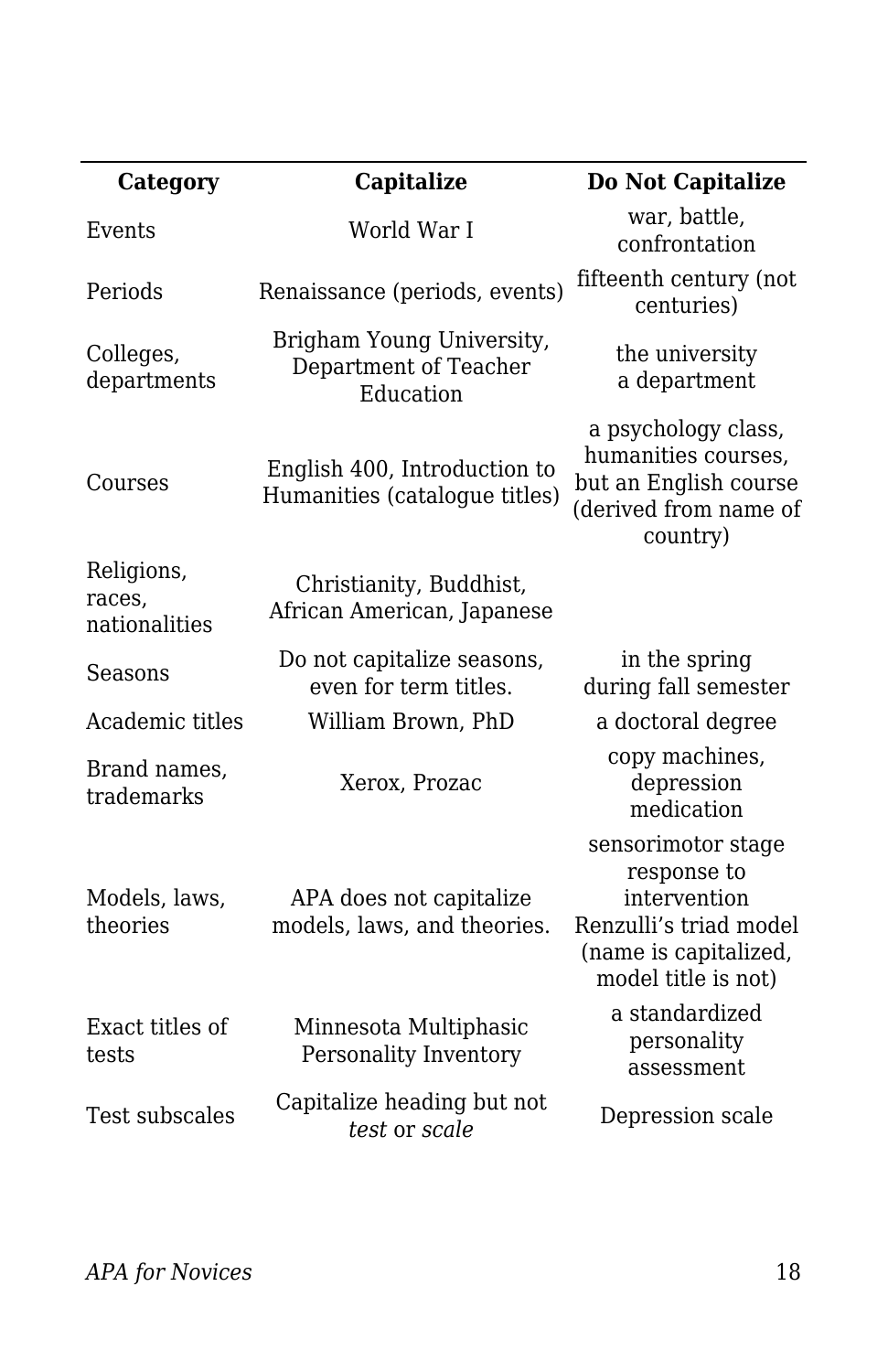| Category                              | Capitalize                                                                                                                                                     | Do Not Capitalize                                                                                                                                                                 |
|---------------------------------------|----------------------------------------------------------------------------------------------------------------------------------------------------------------|-----------------------------------------------------------------------------------------------------------------------------------------------------------------------------------|
| Experiment<br>groups or<br>conditions | Condition C, Phase 2<br>(capitalize noun preceding<br>number or letter)                                                                                        | control group,<br>intervention group,<br>tutoring condition (do<br>not capitalize general<br>designations)                                                                        |
| Variables,<br>factors, effects        | Capitalize names of derived<br>factors but not word <i>factor</i> :<br>Behavior Disability factor.<br>Capitalize when preceding<br>number or letter: Factor 2. | Variables and effects<br>are not capitalized<br>unless written with<br>multiplication signs: a<br>significant Gender X<br>Age interaction, but a<br>significant gender<br>effect. |

# **Italics vs. Quotation Marks: A Matter of Size and Significance**

Quotation marks have a labeling function in addition to their major use of identifying direct quotations.

Both italics and quotation marks call attention to a title. If you want a basic principle of division, think of italics as a larger, more significant label.

## **Quotation Marks, Labels for Short or Common Things**

**Use Examples**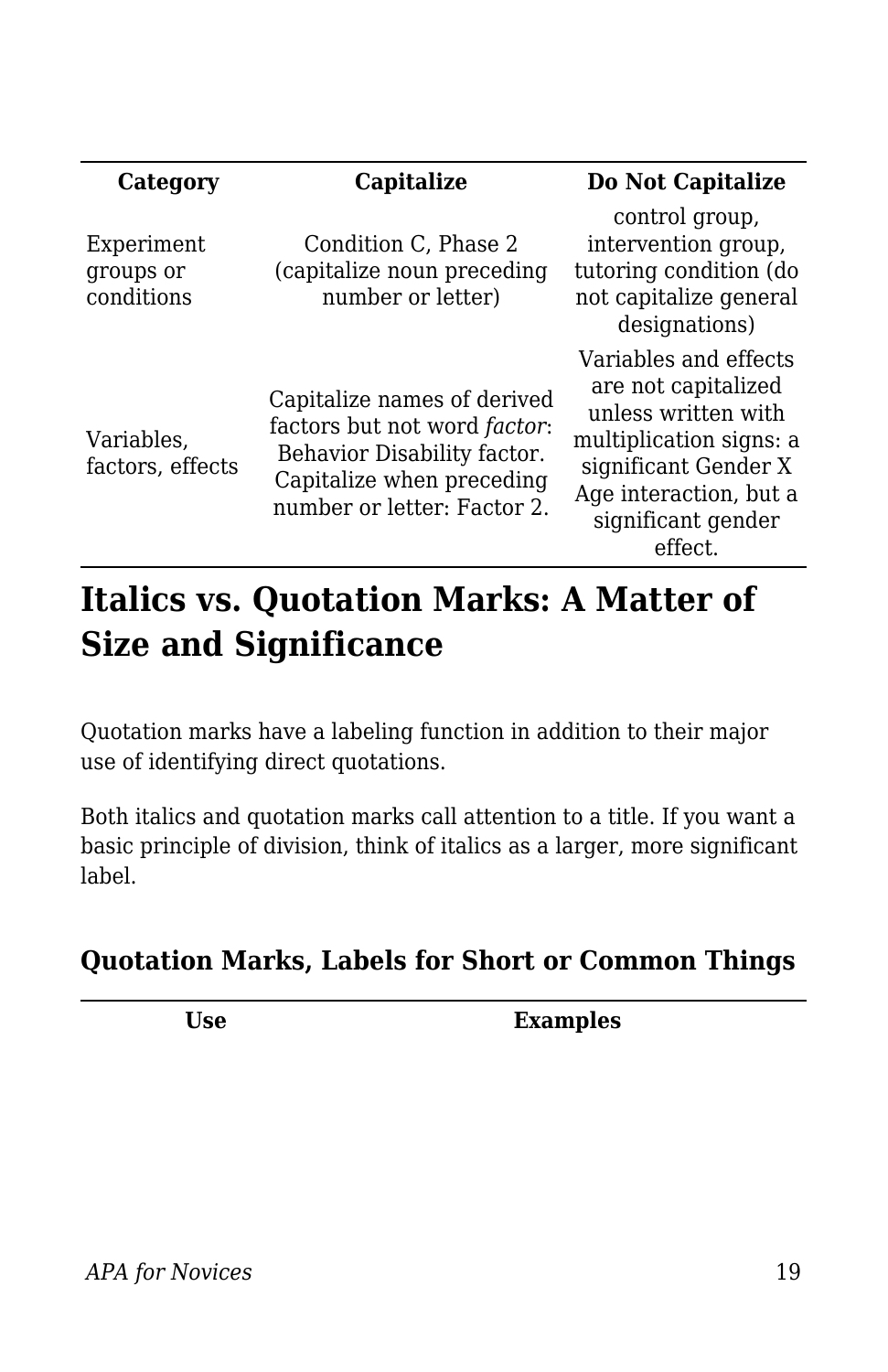| Use                                                                                          | <b>Examples</b>                                                                                                                                                                                                                                                                                                                                                                                              |  |
|----------------------------------------------------------------------------------------------|--------------------------------------------------------------------------------------------------------------------------------------------------------------------------------------------------------------------------------------------------------------------------------------------------------------------------------------------------------------------------------------------------------------|--|
| To set off the title of<br>a short work: article,<br>chapter, short story,<br>poem song etc. | Short work: In the chapter "The Idea of<br>Multiple Intelligences," in the book<br>Frames of Mind (1983), Gardner first<br>gave an extensive rationale for the<br>theory. (Note the chapter is in quotation<br>marks, the book is italicized)                                                                                                                                                                |  |
| Occasionally to set off<br>ironic or slang usage                                             | Casual or personally distinctive usage:<br>Children will go to great lengths to avoid<br>$\frac{1}{2}$ $\frac{1}{2}$ $\frac{1}{2}$ $\frac{1}{2}$ $\frac{1}{2}$ $\frac{1}{2}$ $\frac{1}{2}$ $\frac{1}{2}$ $\frac{1}{2}$ $\frac{1}{2}$ $\frac{1}{2}$ $\frac{1}{2}$ $\frac{1}{2}$ $\frac{1}{2}$ $\frac{1}{2}$ $\frac{1}{2}$ $\frac{1}{2}$ $\frac{1}{2}$ $\frac{1}{2}$ $\frac{1}{2}$ $\frac{1}{2}$ $\frac{1}{2}$ |  |

or to indicate a coined expression.

being "uncool." In the schoolroom Jason was an "average" child. His teachers did not see Jason as a "nuclear physicist in process."

**Italics, More Distinctive Labels for Longer, Larger or More Inclusive Items**

| <b>Use</b>                                                                                                                 | <b>Examples</b>                                                                                                                                                                                    |  |
|----------------------------------------------------------------------------------------------------------------------------|----------------------------------------------------------------------------------------------------------------------------------------------------------------------------------------------------|--|
| To indicate the title of a<br>long work: book,<br>periodical, ERIC or<br>other microfilm<br>document, play, opera,<br>etc. | This research has been influenced by<br><b>Gardner's Intelligence Reframed</b><br>(1999) and by extensions and<br>applications from the journals Gifted<br><b>International and Roeper Review.</b> |  |
| To indicate a technical<br>term or important label<br>introduced as a label.                                               | This form of adaptation for the gifted,<br>commonly called <i>curriculum compacting</i> ,<br>is widely used to allow time for<br>enrichment.                                                       |  |
| To indicate that a letter,<br>word or phrase is used as<br>a linguistic example.                                           | As social scientists we are prone to lean<br>too heavily on vague words such as<br>outcome based. We may use them almost<br>as heedlessly as we grade things A, B or                               |  |
| To indicate that a letter is<br>used as a statistical<br>symbol or algebraic<br>variable                                   | A t test was used to determine the<br>relationship during the period of trial $c$ .                                                                                                                |  |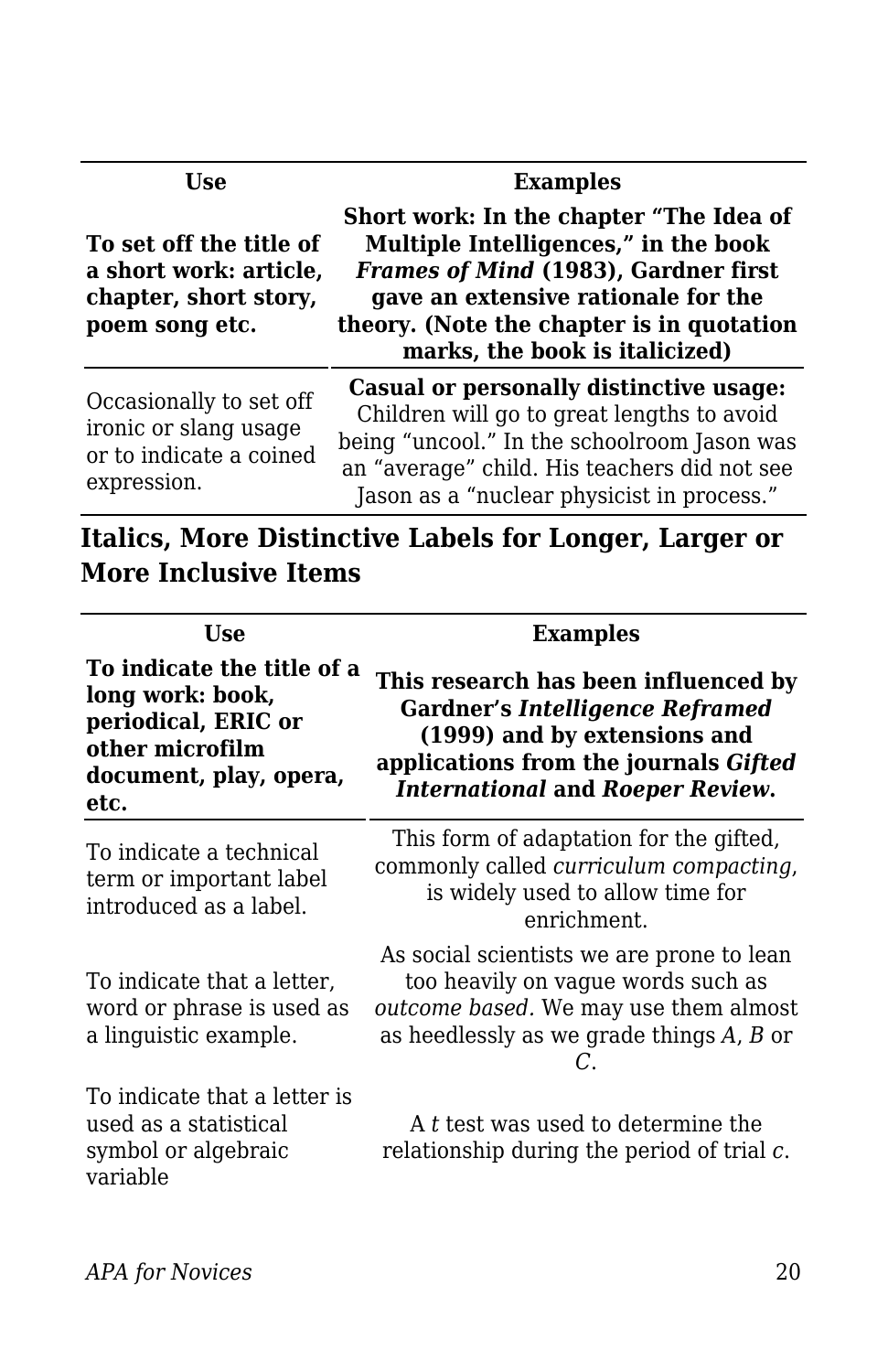| Use                                                                          | <b>Examples</b>                                                                                                                                                                                                             |
|------------------------------------------------------------------------------|-----------------------------------------------------------------------------------------------------------------------------------------------------------------------------------------------------------------------------|
| To indicate scientific<br>names and foreign words<br>not in common use       | In the classroom, Simon acted the part of<br>the enfant terrible. But it was not<br>Simon's rowdy behavior per se that was<br>most troubling to his teacher. (Italics not<br>needed for fairly common usage like per<br>se) |
| To indicate anchors in a<br>survey or testing scale                          | Respondents were asked to evaluate on a<br>scale of 1 (strongly disagree) to 5<br>(strongly agree).                                                                                                                         |
| Only occasionally for<br>emphasis. (DO NOT USE<br><b>BOLD FOR EMPHASIS.)</b> | The likelihood of childhood depression in<br>such cases should not be underestimated.                                                                                                                                       |
|                                                                              |                                                                                                                                                                                                                             |

# **Numbers: Conventions and Quirks**

Like it or not, social scientists are forced to be number crunchers, and with the particular conventions in APA format, we can end up feeling a little crunched ourselves. APA follows the basic conventions with occasional quirks.

## **APA Conventions and Preferences**

The chart below is based on the usage indicated in the *Publication Manual of the American Psychological Association* (2010), pp. 111-114.

| Use                                                                                                                  | <b>Examples</b>                                              |
|----------------------------------------------------------------------------------------------------------------------|--------------------------------------------------------------|
| <b>USE WORDS</b>                                                                                                     |                                                              |
| Any number beginning a<br>sentence or a title or heading.<br>APA advises rewording sentence<br>to try to avoid this. | Fifty-two participants substantially<br>raised their scores. |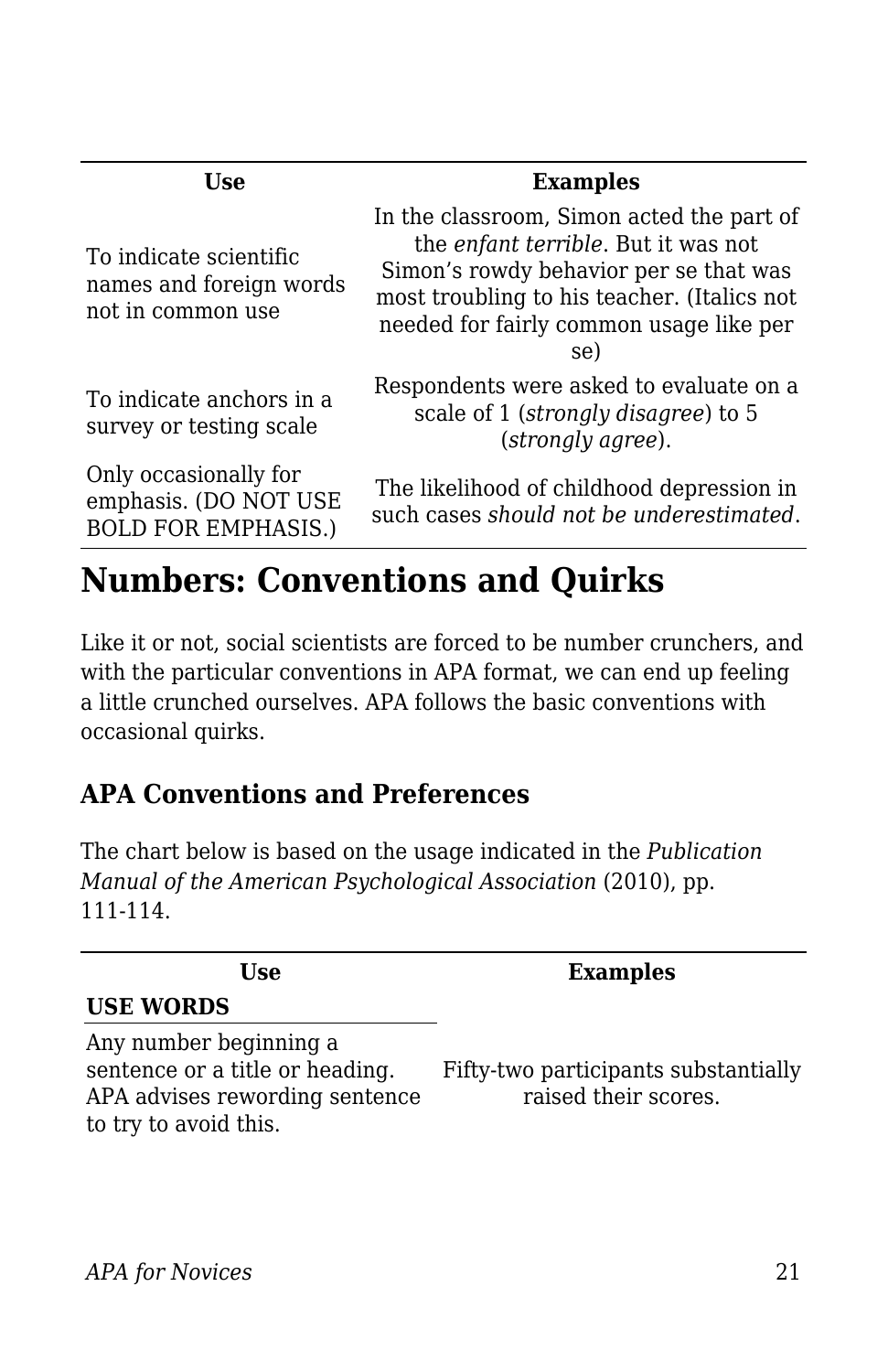Numbers below 10 that do not represent precise measurements.

**USE NUMERALS**

Numbers 10 and above

Numbers 10 and above even when grouped with lower numbers

Units of measurement, mathematical or statistical data, scores on scales, quantities, ratios percentages etc.

Items representing time, dates, ages etc.

All numbers in the abstract

#### **USE A COMBINATION OF WORDS AND NUMERALS**

Rounded numbers of millions or more

Confusing modifiers

#### **Use Examples**

three survey instruments, two treatment programs, approximately six weeks Fractions **but a contract one half**, two thirds

> 30 interviews, the 21 respondents, between 30 and 35 years of age, 12th-grade students the fifth of 22 questions; a reference base consisting of 24 articles, nine books, and 12 Internet sites the 85th percentile; 96% agreement; rated 3 on a 5-point

scale; scored 85% and 94%, respectively

Items in a numbered series Phase 3, Posttest 2, Table 5, chapter 7, page 82

> exactly 4 years ago, 9-year-olds, August 22, 2004

This study followed the academic and social progress of 8 students with autism, as observed by the 2 authors and 4 trained research assistants.

at least 3 million people affected a \$3 million grant

**Avoid:** three three-person work groups, 18 6-year-olds **Use:** Three 3-person work groups, eighteen 6-year-olds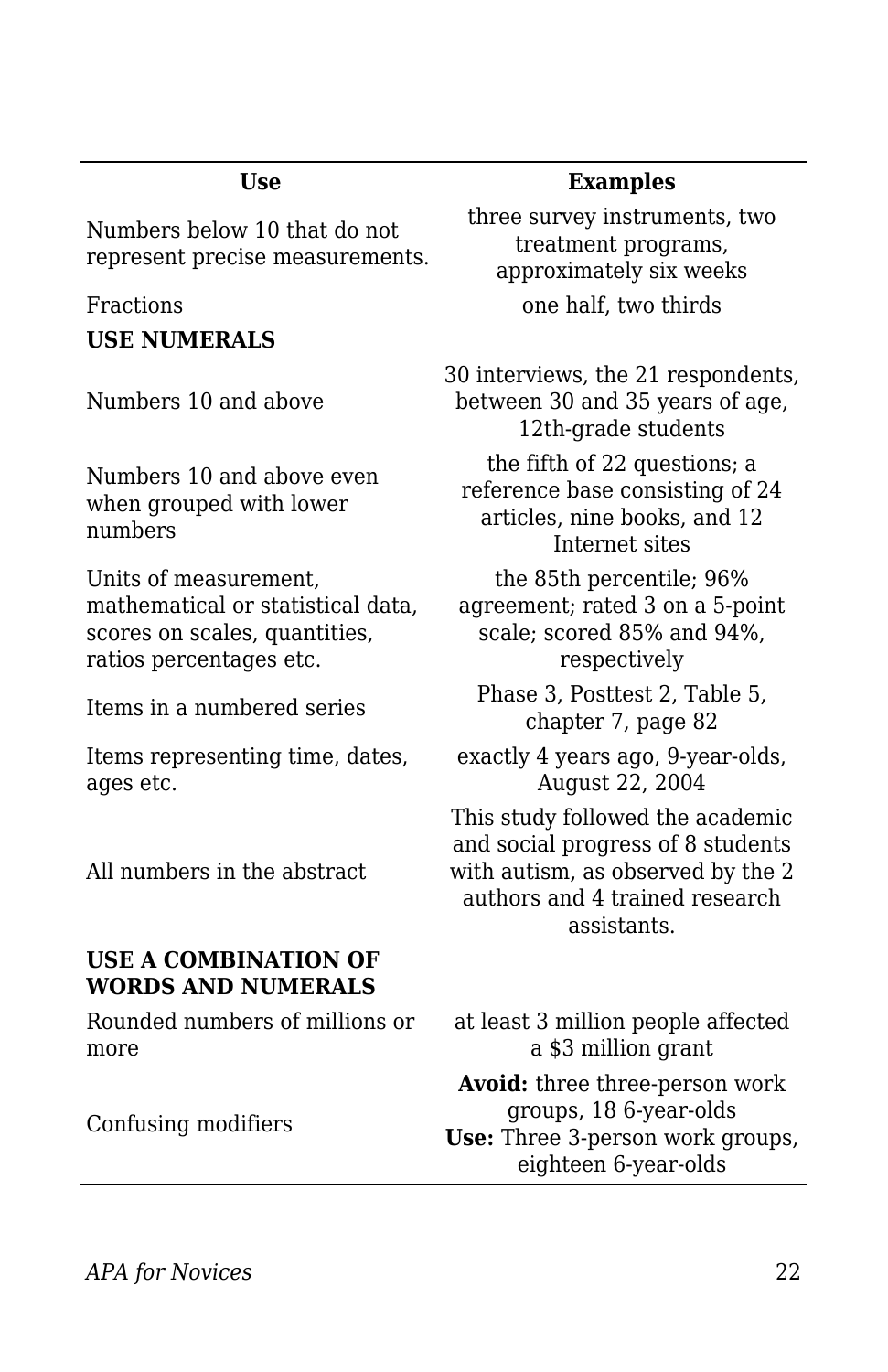## **Ordinal Numbers**

Ordinal numbers follow the same usage.

- third item
- 30th item
- 3rd, 10th, and 14th items
- fourth appointment scheduled
- 4th and 5th year of the study

## **Matters of Clarity and Efficiency**

- Use 0 before a decimal if the number could be more than 1 but isn't. If it couldn't be more than one, don't bother.
	- $\circ$  The final calculation was 0.78
	- $\circ$  It was at the .05 level of significance.
- Round off decimal places as much as possible if doing so does not interfere with anticipated reader's use or with a matter of statistical accuracy.
- Use roman numerals only when they are part of published and widely accepted terminology: for example, **"**This project could be classified as one of Renzulli's Type III critical/creative activities."
- Use commas within most numbers over 1,000 with the exception of several contexts that could be awkward: page numbers, temperatures, acoustic frequencies.
- Form plurals of numbers by adding *s* or *es* as appropriate: threes, sixes, eights, 10s, 1990s.

**For specific information on metrification, statistics, and tabular presentations, see the** *Publication Manual of the American Psychological Associations* **(2010), pp. 115-118.**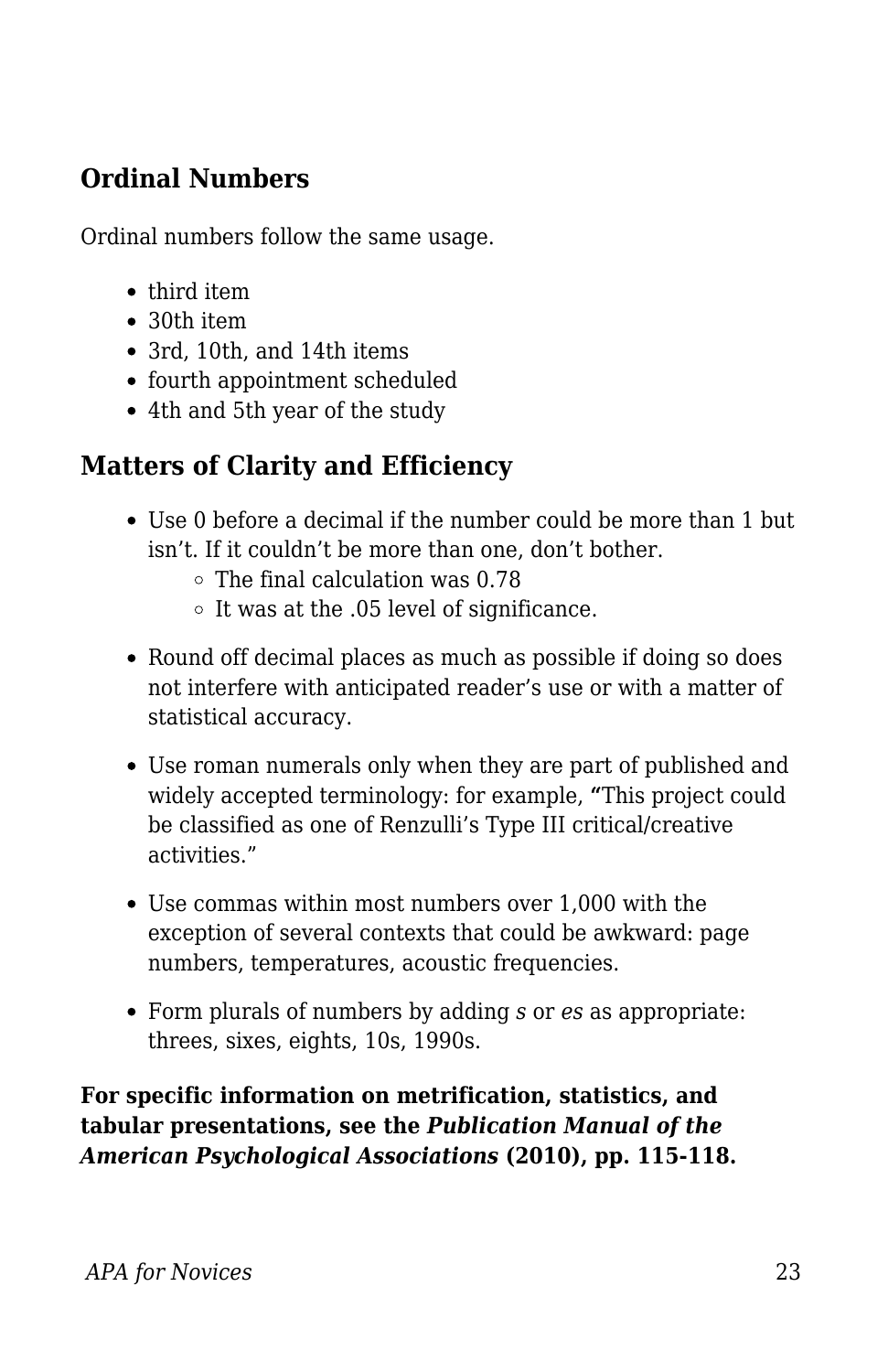# **Word Usage: Things Your Spell Check Can't Tell You**

Ironically, that wonderful spell check on your word processing program can keep you from misspelling incubus, but it can't keep you from missing affect. To add to your stress, there are some word usages and distinctions that you just have to learn.

English is a rich and varied language, but it can a very confusing language. Because it is a hybrid of many languages—including German, Latin, Danish, and French, as well as the languages of the early British inhabitants—it's not particularly consistent. Words can be pronounced the same way or close to the same way and yet be different in how they are spelled and/or in what they mean. And of course words can have the same or very similar meanings and be spelled or pronounced in widely different ways. Another problem we have is that we often use words sloppily or inappropriately without realizing we have done so.

In conversation sloppiness seems to be a matter of mutual agreement—people listen just as sloppily as they talk. But in writing—particularly academic writing—we just have to be more careful. Following are some of the most common usage problems that trip us up. Memory devices have been included to help you recall distinctions. Most of these are not technical or even logical reasons—just tricks.

| Word 1                                                              | Word 2                                                                                       | <b>Trick for Recall: Not Linguistic Reasons</b>                       |
|---------------------------------------------------------------------|----------------------------------------------------------------------------------------------|-----------------------------------------------------------------------|
| Advice: That which is offered.<br>The mentor offered useful advice. | Advise: The process of offering it.<br>The mentor advised the novice to<br>assess carefully. | Advice has "ice" in it. It's already happened, so<br>it's more solid. |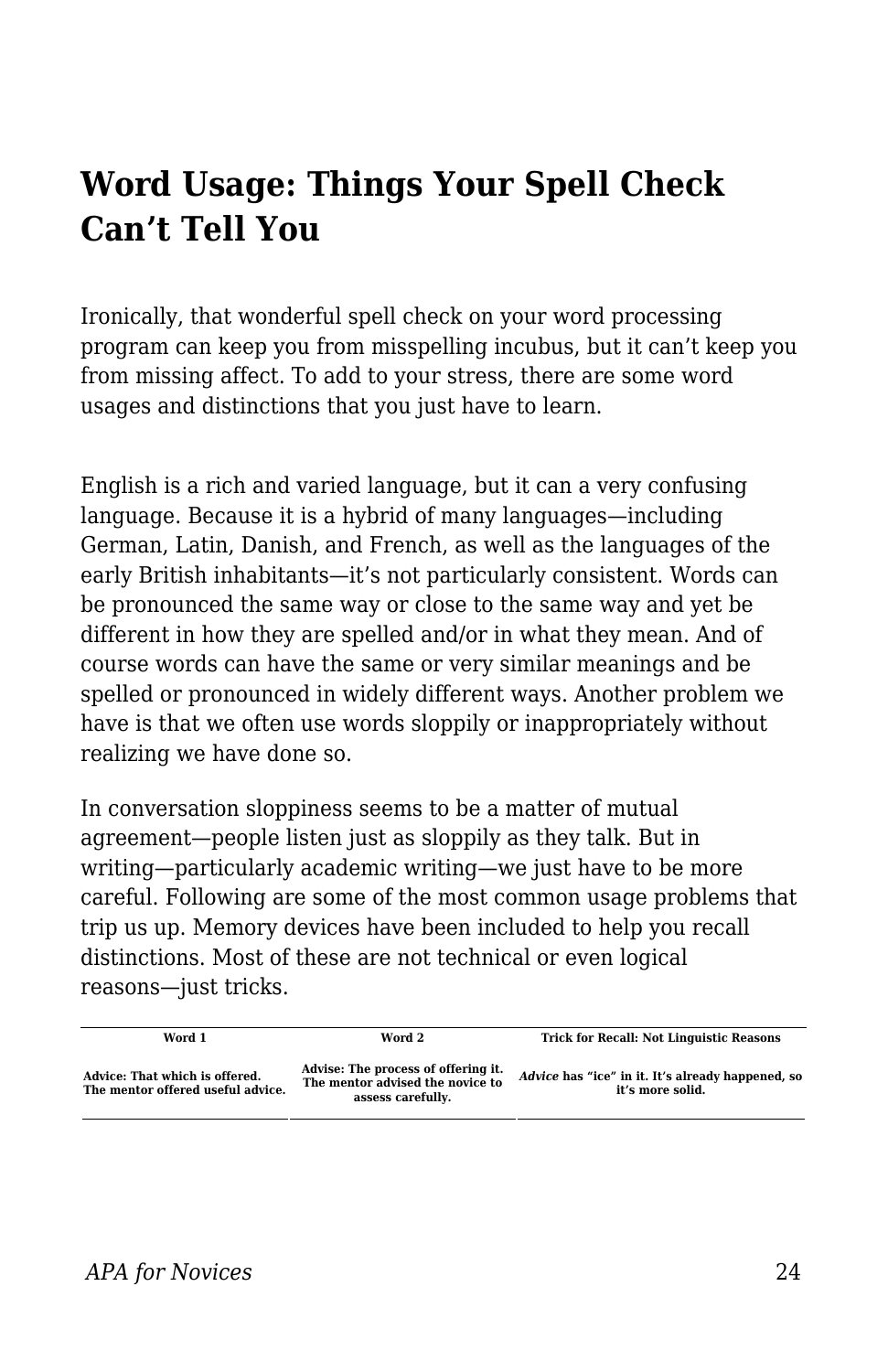| Word 1                                                                                                                                                                | Word 2                                                                                                                                                                                  | <b>Trick for Recall: Not Linguistic Reasons</b>                                                                                                                                                                     |
|-----------------------------------------------------------------------------------------------------------------------------------------------------------------------|-----------------------------------------------------------------------------------------------------------------------------------------------------------------------------------------|---------------------------------------------------------------------------------------------------------------------------------------------------------------------------------------------------------------------|
| Affect: Verb meaning "to make a<br>difference." The teacher affects the<br>child's ability to learn.                                                                  | <b>Effect:</b> Noun meaning a result. The<br>effect of the treatment was positive.                                                                                                      | <b>Remember the e's and a's: Effect is a result;</b><br>affect is action. Occasionally effect will be used as a<br>verb meaning to cause, and affect will sometimes be<br>used as a noun meaning a feeling or mood. |
| is prepared. The experiment is all<br>ready to proceed.                                                                                                               | All ready: Indication that something Already: Indication that time has passed<br>quickly. We are already half way<br>through the procedure.                                             | If you could insert are, then use the two-word<br>phrase: "all are ready" is all ready.                                                                                                                             |
| All together: Indication of<br>gathering. Researchers for this<br>project are all together on campus.                                                                 | Altogether: Conversational intensifier.<br>There is altogether too much noise in<br>this classroom.                                                                                     | This pair works the same way as the pair above: If<br>you could add are, use the two words-"all are<br>together" is all together.                                                                                   |
| <b>All right:</b> Indication that all<br>concerned are correct or<br>satisfactory. The child's answers<br>were all right.                                             | Alright: Incorrect usage This is a<br>popular error, but it's still an error.                                                                                                           | It is not all right to jam all right togther into<br>"alright."                                                                                                                                                     |
| A lot: A vague and somewhat<br>conversational way of say often or<br>much.                                                                                            | Alot: Incorrect usage Allot is a<br>different word; it means to apportion a<br>share of something. We need to allot<br>sufficient time.                                                 | You wouldn't write "alittle," so don't write "alot."                                                                                                                                                                |
| <b>Beside:</b> A preposition meaning next<br>to. Sitting beside a child implies a<br>supportive relationship.                                                         | <b>Besides:</b> An indication of something in<br>addition or in exception. Besides making<br>symptom assessment, a counselor should<br>consider cultural affiliation.                   | Beside is alongside.<br>The addition of s makes it an addition.                                                                                                                                                     |
| Device: An implement or tool. It was<br>a useful device.                                                                                                              | Devise: To create or figure out. The<br>research team will need to devise a more<br>accurate strategy.                                                                                  | Similar to <i>advice/advise</i> . Device contains ice; it's<br>the more solid form. Devise is more slippery.                                                                                                        |
| Conscience: A person's intuitive<br>mechanism for telling right from<br>wrong. An individual's conscience<br>may function in healthy or unhealthy<br>ways.            | <b>Conscious:</b> A state of being awake or<br>aware. The accident victims were<br>interviewed soon after they became<br>conscious.                                                     | Conscience contains science. Social scientists do<br>study conscience as a phenomenon. Consciousness,<br>or awareness, is a little vaguer.                                                                          |
| <b>Disinterested:</b> A state of purposeful<br>impartiality. In student conflicts, a<br>teacher needs to take a disinterested<br>stance.                              | Uninterested: A state of not caring. A<br>symptom of depression is to become<br>uninterested in activities formerly<br>enjoyed.                                                         | Disinterested is more deliberate. Uninterested<br>is-uh,uh-well just unconcerned.                                                                                                                                   |
| <b>Especially:</b> An adverb meaning<br>particularly or exceptionally. The<br>counselor is especially concerned<br>with the immigrant child's<br>adjustment problems. | Specially: An adverb used to indicate<br>that something was done for a specific<br>purpose. The treatment was specially<br>designed for children with mild to<br>moderate disabilities. | <b>Specially refers to specific or specification.</b>                                                                                                                                                               |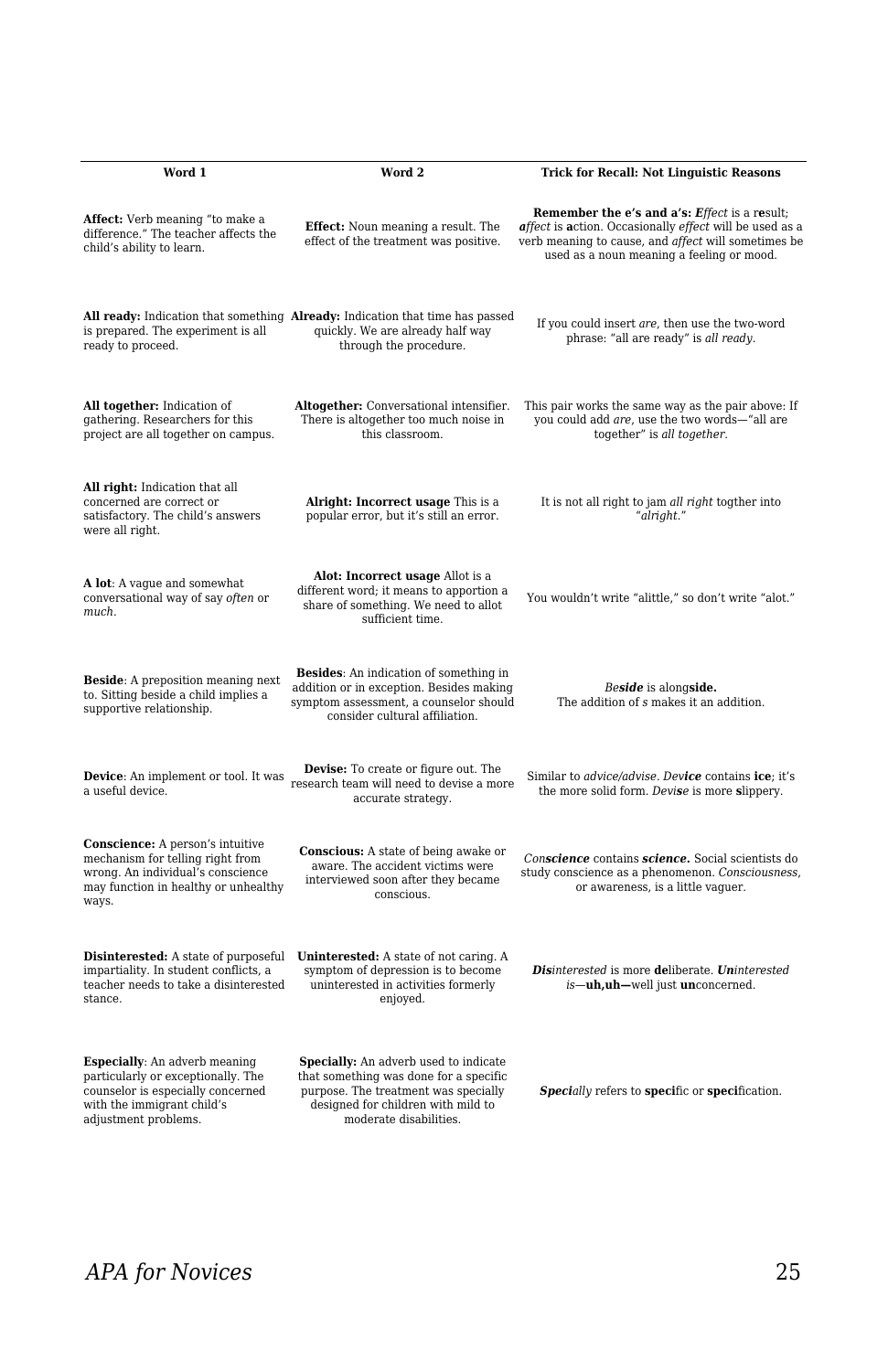| Word 1                                                                                                                                                                                                                                          | Word 2                                                                                                                                                                                                                                                                          | <b>Trick for Recall: Not Linguistic Reasons</b>                                                                                                                                                                                                            |
|-------------------------------------------------------------------------------------------------------------------------------------------------------------------------------------------------------------------------------------------------|---------------------------------------------------------------------------------------------------------------------------------------------------------------------------------------------------------------------------------------------------------------------------------|------------------------------------------------------------------------------------------------------------------------------------------------------------------------------------------------------------------------------------------------------------|
| distance (literally or figuratively).<br>We are farther from understanding<br>the concept than we had realized.                                                                                                                                 | <b>Further:</b> An indication of a greater<br>Farther: An indication of additional degree or extent. Can overlap farther for<br>this meaning. Can be used as a verb<br>meaning to aid or extend progress. He<br>was instrumental in helping to further<br>research in the area. | Farther refers mostly to distance (far usually does).<br>Further is a little softer and can be used for softer,<br>more abstract concepts.                                                                                                                 |
| quantity, used for items that could<br>in Classroom 1 than in Classroom 2.                                                                                                                                                                      | Few or fewer: An indication of small Less: Opposite of more. Used for items<br>that cannot be counted. There will be<br>be counted. There are fewer subjects less time to complete this study than we<br>had originally planned.                                                | Remember that few is the opposite of many; less is<br>the opposite of <i>more</i> : many problems/few problems;<br>more experience/less experience.                                                                                                        |
| Fortunate: An indication that<br>something positive happened. It was<br>fortunate that the subjects were well<br>prepared.                                                                                                                      | Fortuitous: An indication that<br>something happened by chance—not<br>planned or anticipated. It was fortuitous<br>that three of the randomly chosen<br>subjects were from racial/cultural<br>minority groups.                                                                  | If something is fortunate, it happened by good<br>fortune. If something is fortuitous, it is unplanned<br>and <i>unsolicited</i> .                                                                                                                         |
| Good: An adjective, used to describe<br>a person, place or thing. We were<br>fortunate to be able to work with a<br>good teacher.                                                                                                               | Well: Most often an adverb used to<br>describe actions. The subjects<br>performed well.                                                                                                                                                                                         | Just remember the common "good job" and "well<br>done." You wouldn't say "good done," so don't say<br>"you've done good."                                                                                                                                  |
| <b>Imply:</b> To try to cause your reader<br>or listener to think something<br>without saying it explicitly. The<br>subject didn't accuse the therapist of<br>being incompetent, but he implied it<br>as he gave his account of the<br>session. | Infer: To figure out what the writer or<br>speaker is really saying but not stating<br>directly. From the subject's account of<br>the session, we inferred that he<br>considered the therapist incompetent.                                                                     | Imply and Infer are two ends of the process—imply<br>is what the communicator does, and infer is the<br>recipient's part. You might consider the related<br>words: An <i>implication</i> is what a writer makes; an<br>inference is what the reader makes. |
| Its: A possessive pronoun, similar to<br>his and hers. The study is nearing its<br>conclusion.                                                                                                                                                  | It's: A contraction for "it is." It's late in<br>the data gathering process.                                                                                                                                                                                                    | Remember that you wouldn't write "hi's," "her's,"<br>or "your's"; it is a pronoun, not a noun.                                                                                                                                                             |
| Later: A comparative time<br>relationship. On most days social<br>studies was taught later than writing<br>or mathematics.                                                                                                                      | Latter: A sequence relationship<br>involving two items. Of the two studies<br>mentioned, the latter is more<br>convincing.                                                                                                                                                      | You can remember that <i>later</i> involves time because<br>it has late in it. Since latter has two t's, you can<br>remember that it involves a sequence of two.                                                                                           |
| Lie: An action one performs oneself:<br>The client needs to lie down until he<br>is calmer.                                                                                                                                                     | Lay: An action one performs on<br>something or someone else. Please lay<br>the weapon on the floor.                                                                                                                                                                             | Saying one is going to "lay down" or "lay out" is a<br>very common error. Just remember that the only<br>thing you can really "lay" on a sun deck is a bottle<br>of sunscreen.                                                                             |
| <b>Loose:</b> A state of not being tight,<br>precise, or restrained. The comment<br>is vague and is open to loose<br>interpretation.                                                                                                            | <b>Lose</b> : A verb meaning to misplace<br>something or have it taken away. If he<br>does not fulfill his commitment, he may<br>lose his place on the research team.                                                                                                           | Something which is <b>loose</b> is likely to have<br>loopholes. Occasionally loose is used as a verb to<br>indicate the action of making something loose: The<br>judge has been known to loose the bonds of strict<br>interpretation.                      |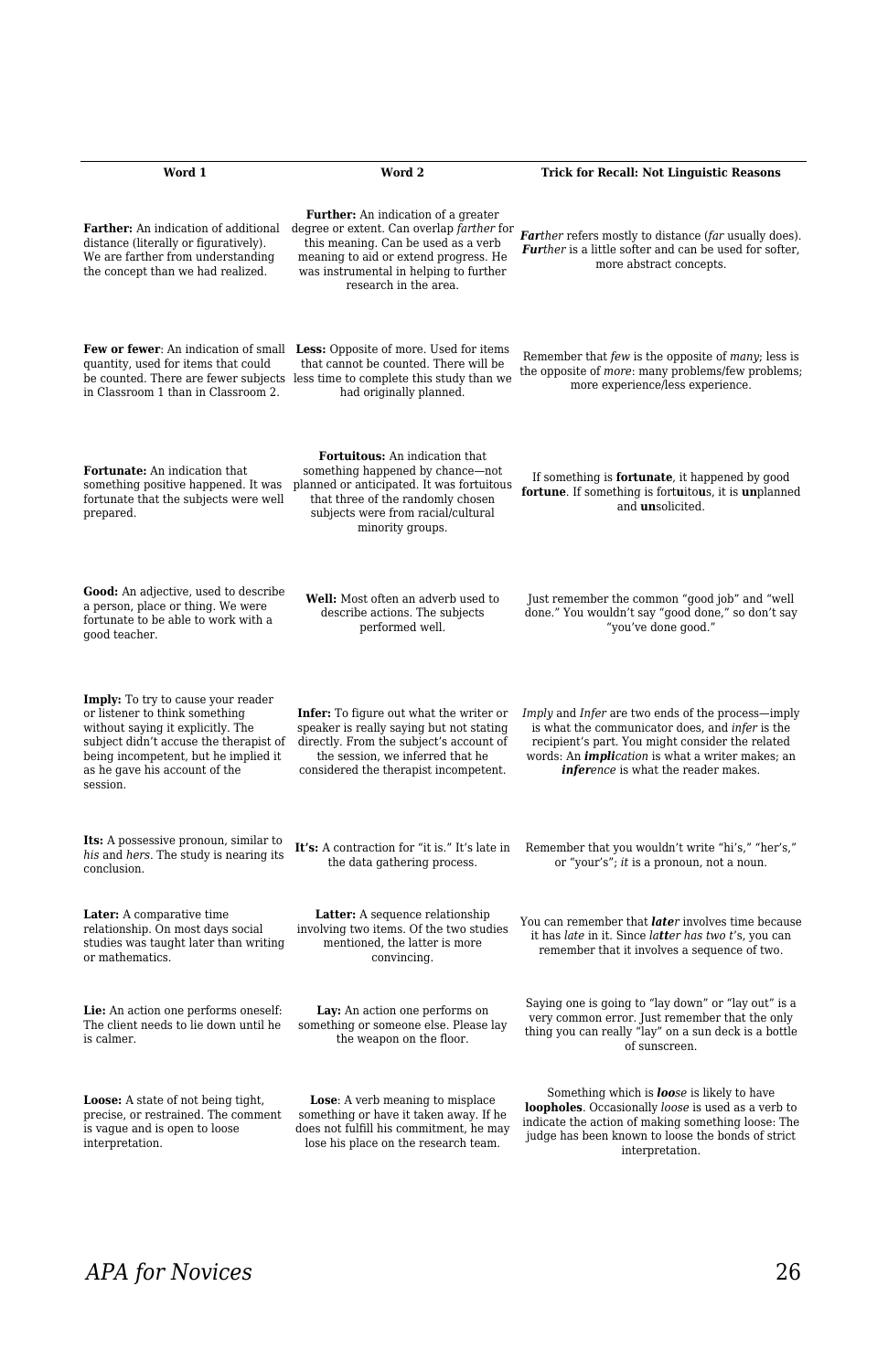| Word 1                                                                                                                                                                                                                                                       | Word 2                                                                                                                                                                                                                                    | <b>Trick for Recall: Not Linguistic Reasons</b>                                                                                                                                                                                                                                                                                                    |
|--------------------------------------------------------------------------------------------------------------------------------------------------------------------------------------------------------------------------------------------------------------|-------------------------------------------------------------------------------------------------------------------------------------------------------------------------------------------------------------------------------------------|----------------------------------------------------------------------------------------------------------------------------------------------------------------------------------------------------------------------------------------------------------------------------------------------------------------------------------------------------|
| Media: Plural form of medium, often<br>used to refer to public<br>communications media such as<br>television, radio, and journalism.<br>Media publicity is a powerful tool.                                                                                  | <b>Medium:</b> A means for conveying<br>messages. Television is a powerful and<br>potentially dangerous medium of<br>communication.                                                                                                       | Since we often think of a "medium" as one who<br>conducts a séance, picture the medium sitting at a<br>table, all alone, without other voices to validate her.<br>The media, of course, have plenty of collaboration<br>and back up.                                                                                                               |
| Moral: Something consistent with<br>one's code of ethics. Teaching<br>involves moral dimensions and<br>choices.                                                                                                                                              | Morale: Positive feeling or attitude.<br>Morale was high among teachers<br>undertaking the inclusion experiment.                                                                                                                          | Remember that moral is ethical. If you like to think<br>of ale as giving one spirited feelings, you could<br>remember morale in that way.                                                                                                                                                                                                          |
| <b>Number of:</b> Quantity of something<br>that can be counted. A large number<br>of potential subjects are available.                                                                                                                                       | Amount of: Quantity of something that<br>cannot be counted. The report contains<br>a significant amount of specialized<br>information.                                                                                                    | Children learn numbers by using<br>manipulatives-items that can be counted and<br>assigned specific numbers. Don't use numbers for<br>things they can't manipulate.                                                                                                                                                                                |
| <b>People:</b> A group of individuals in a<br>general, overall sense. Most people<br>are concerned with violence in<br>today's schools.                                                                                                                      | Persons: A small, specific, countable<br>group of individuals. Nine persons<br>volunteered to be interviewed.                                                                                                                             | Both words mean the same thing. The context<br>makes the difference—and it's not a major one. Just<br>remember the preamble: "We the people of the<br>United States"                                                                                                                                                                               |
| Phenomenon: Something which can<br>be observed, often applied to<br>something out of the ordinary. We<br>were startled as we observed the<br>phenomenon.                                                                                                     | Phenomena: Plural of phenomenon.<br>Several unexpected phenomena were<br>observed with this study.                                                                                                                                        | As with medium and media, the "a form" is the<br>plural.                                                                                                                                                                                                                                                                                           |
| <b>Practical:</b> Designation for a<br>concrete, sensible, useful way of<br>doing something. Singing a well-<br>known song is a practical way of<br>calming young children after recess                                                                      | <b>Practicable:</b> Designation for something<br>that can be done. The experimental<br>procedure was complicated but<br>practicable.                                                                                                      | Practicable means you are able to put something<br>into <b>practice</b> .<br>Practical? If you calculate practicality, you can ask<br>if it makes sense to do it.                                                                                                                                                                                  |
| <b>Precede:</b> Something comes before<br>something else. Hard work precedes<br>discovery.                                                                                                                                                                   | <b>Proceed:</b> Something moves forward. We<br>need to proceed with the steps of<br>implementation.                                                                                                                                       | Pre always means before.<br>For <b>proceed</b> , remember <b>pro</b> gress.                                                                                                                                                                                                                                                                        |
| <b>Principal:</b> A general term meaning<br>first or main—often specifically<br>applied to the chief administrator of<br>a school or other organization. The<br>principal consideration is time<br>efficiency. The principal called a<br>meeting of faculty. | which thinking or activity is based. The<br>controversy over school prayer is based<br>on the principle of separation of church<br>and state.                                                                                             | <b>Principle:</b> A rule, law, or assumption on School children used to recite, "The principal is the<br>student's pal." This is a good device for<br>remembering the distinction. Another little trick is<br>to remember that <i>principle</i> and <i>rule</i> end in the<br>same way.                                                            |
| <b>Rise:</b> The action of someone or<br>something moving upward or<br>increasing. The number of<br>adolescents with eating disorders is<br>rising. Education is a means for<br>helping people rise above poverty.                                           | <b>Raise:</b> The action of moving something<br>or someone else upward or of increasing<br>a quantity. We need to raise the<br>percentage of children who are reading<br>on grade level. We need to help raise<br>children's self-esteem. | • The distinction is the same as between <i>lie</i> and <i>lay</i> .<br>Rise, like lie, is something you do for yourself. It<br>even has the same internal sound as lie. Raise is<br>something you do for someone or something else. It<br>has the same internal sound as lay. Both can apply<br>to persons, to things, or to abstract quantities. |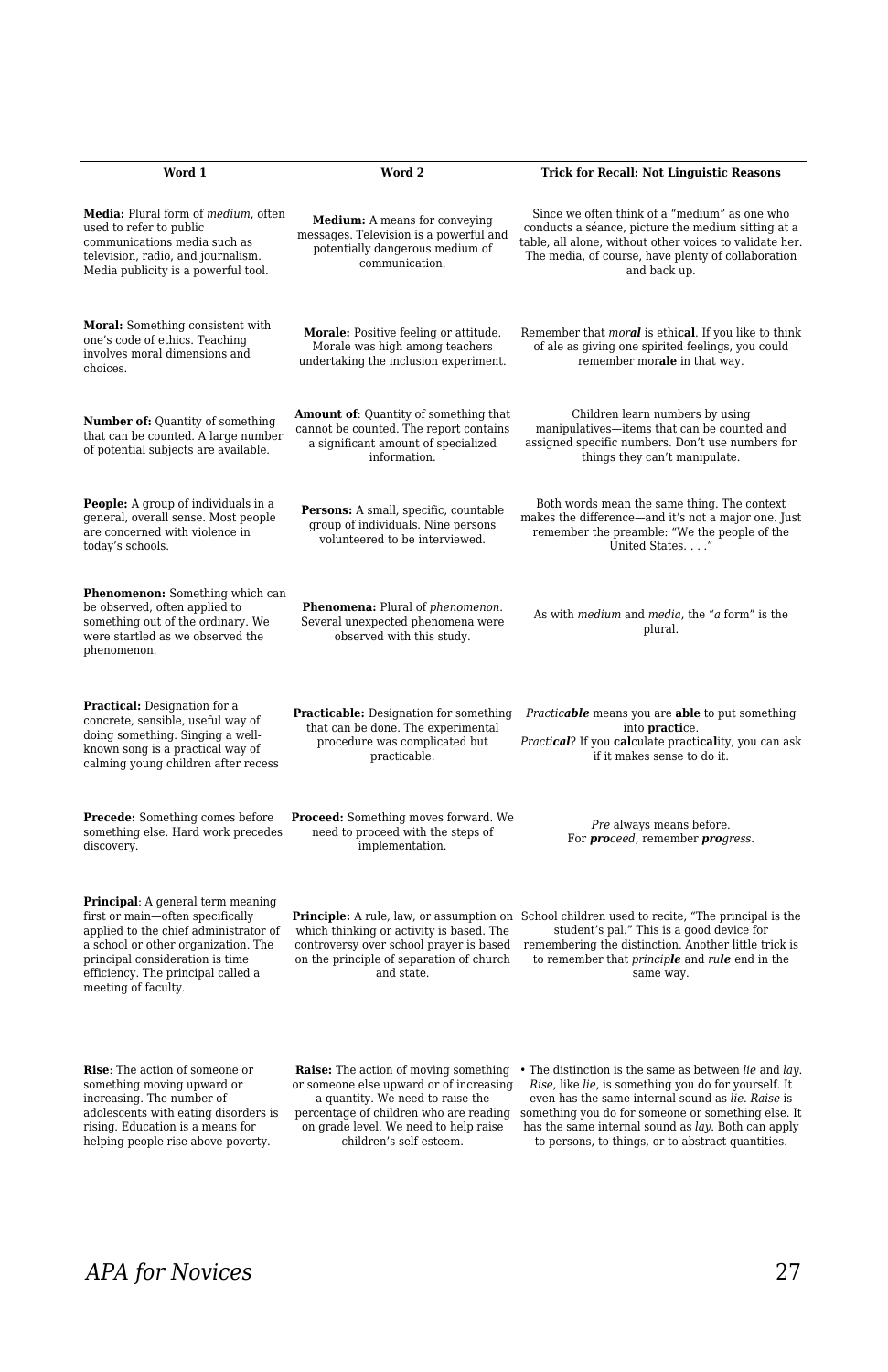| Word 1                                                                                                                                                                                                           | Word 2                                                                                                                                                                                                                                                           | <b>Trick for Recall: Not Linguistic Reasons</b>                                                                                                                                           |
|------------------------------------------------------------------------------------------------------------------------------------------------------------------------------------------------------------------|------------------------------------------------------------------------------------------------------------------------------------------------------------------------------------------------------------------------------------------------------------------|-------------------------------------------------------------------------------------------------------------------------------------------------------------------------------------------|
| Sit: The action of placing oneself in<br>a sitting position. The children were<br>asked to enter quietly and sit at their<br>tables.                                                                             | Set: The action of placing something or<br>someone else, usually in a specific<br>position or on a surface. As they took<br>their seats, the children set their<br>notebooks and pencils on the tables in<br>front of them.                                      | The sit/set pair is a first cousin of lie/lay and<br>rise/raise. The "i" word is what "I do for myself":<br>the other is what I do to something or someone<br>else.                       |
| Then: A position word that indicates<br>time sequence. The therapist makes<br>a simple request and then observes<br>the child's response.                                                                        | Than: A word indicating comparison.<br>Working together is more effective than<br>working in isolation.                                                                                                                                                          | If you read your sentence aloud, your ear will pick<br>up the difference. Many of us are more conditioned<br>to the sound than to the spelling.                                           |
| There: Indication of place (put the<br>table over there) or existence (there<br>are three children involved).                                                                                                    | Their: Possessive pronoun. (The<br>research assistants completed their<br>report.)                                                                                                                                                                               | They're: Contraction of "they are."<br>There is not really a trick. People just train their<br>visual memory.                                                                             |
| To: Preposition indicating position<br>or possibly destination (to the front<br>of the room, to the students), Also<br>the function word for the infinitive<br>form of the verb (to walk, to seem, to<br>study). | Too: Adverb meaning also or in addition.<br>(After the mothers had agreed to<br>implement the program, many of the<br>fathers agreed to participate too.) Can<br>also be used to indicate that something<br>is excessive. (The procedure took too<br>much time.) | Two: Number between one and three. Two teachers<br>initially implemented the program.<br>Again, visual memory seems to be the best trick.<br>You can think of too as having too many o's. |
| Whether: Introduction to an<br>indirect question or to an expression<br>of doubt. I do not know whether the<br>test has been administered.                                                                       | Weather: Atmospheric condition. The<br>weather interfered with the planned<br>activity.                                                                                                                                                                          | Remember that whether works like which, when,<br>and who. Just place it in its proper family, and you<br>shouldn't have any problem with it.                                              |

**When in doubt about any word, check your dictionary—paper or online. Doing so only takes a moment, and it can save a good deal of embarrassment.**

# **Questionable Language: Avoiding Offense**

Because language reflects attitude and disposition, we can offend unintentionally by the words we use. Carelessness or outdated usage can be hurtful, even when we do not intend for it to be.

Even if you do not feel personally offended by usage, others do; and your writing will not be effective if you offend members of your audience. Just to be safe, be careful with the following.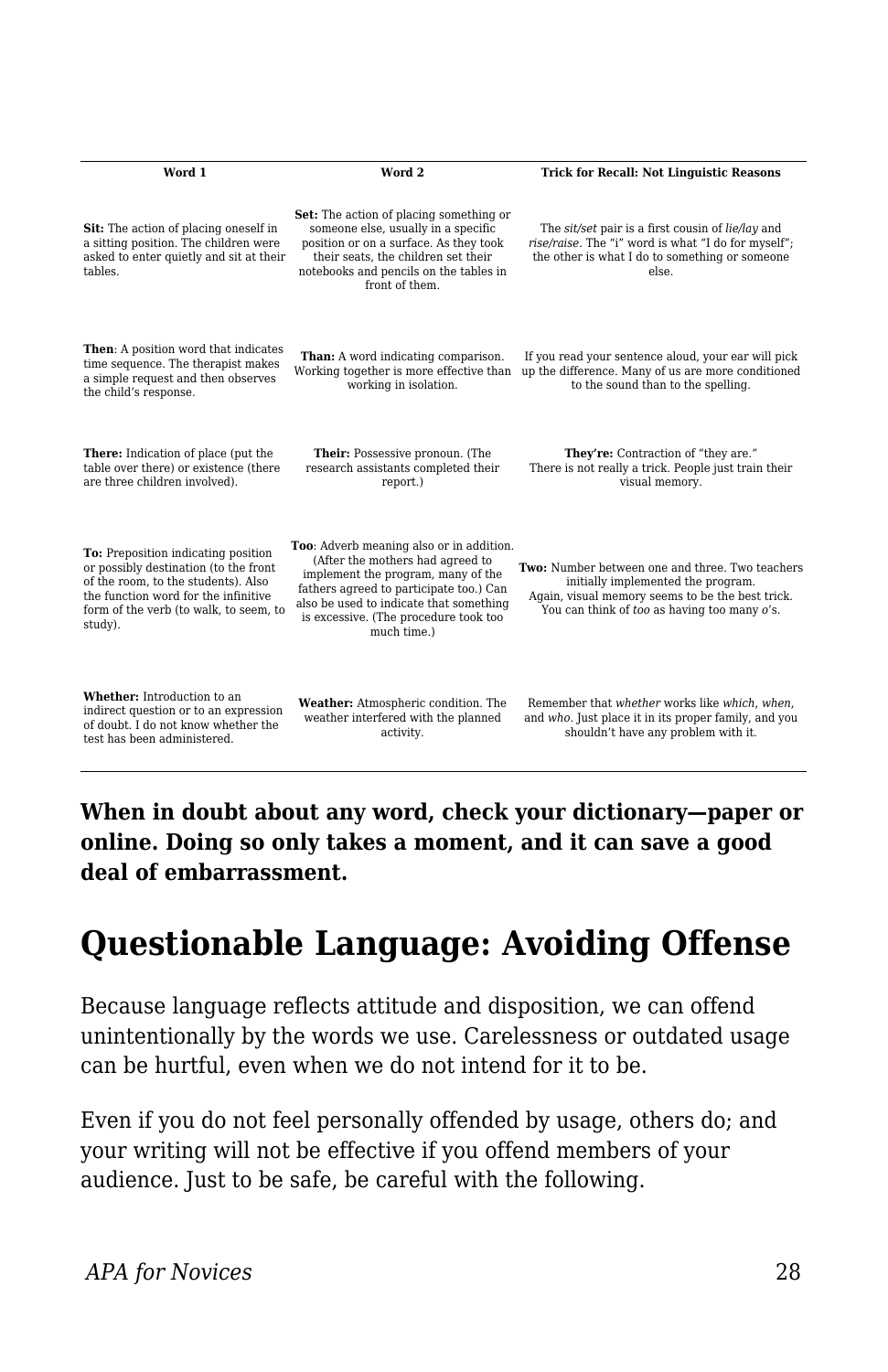| Category                                                                                                         | <b>Sample Problem</b><br><b>Words</b>                                                                                                                                                                     | <b>Safer Usage</b>                                                                                                                                                                                                                                                                                         |
|------------------------------------------------------------------------------------------------------------------|-----------------------------------------------------------------------------------------------------------------------------------------------------------------------------------------------------------|------------------------------------------------------------------------------------------------------------------------------------------------------------------------------------------------------------------------------------------------------------------------------------------------------------|
| "Man" words used<br>to indicate both<br>sexes                                                                    | man (as species),<br>mankind, man-<br>made, manpower<br>policeman,<br>chairman                                                                                                                            | humans or people,<br>humankind, human-<br>made, work force,<br>police officer, chair                                                                                                                                                                                                                       |
| Person-first<br>language (The<br>person is more<br>important than the<br>disability-put the<br>person first.)    | retarded child,<br>handicapped<br>adolescent, autistic<br>individual                                                                                                                                      | child with mental<br>retardation, adolescent<br>with a disability,<br>individual with autism                                                                                                                                                                                                               |
| Referring to a<br>person with a<br>condition or<br>disability by the<br>disability.                              | The depressive<br>requested an<br>appointment.<br>The retard requires<br>special help.<br>The handicap<br>needed individual<br>teacher attention.                                                         | The client who was<br>depressed requested an<br>appointment. The person<br>with retardation requires<br>special help.<br>The child with a disability<br>needed individual<br>teacher attention.                                                                                                            |
| Words formerly<br>accepted for ethnic<br>or racial groups that<br>are considered today<br>to hint at disrespect. | Indian, Negro,<br>Eskimo, Oriental<br>If you have doubts as<br>to the term<br>preferred by a group<br>you have observed<br>or worked with in a<br>study, ask someone<br>who is a member of<br>that group. | Native American, African<br>American (some prefer<br>Black—be sure to<br>capitalize it), Inuit, Asian<br>(Asian American)<br>Hispanic individuals may<br>prefer Latino/Latina. Be<br>as specific as possible on<br>national groups: Korean<br>rather than Asian, Navajo<br>rather than Native<br>American. |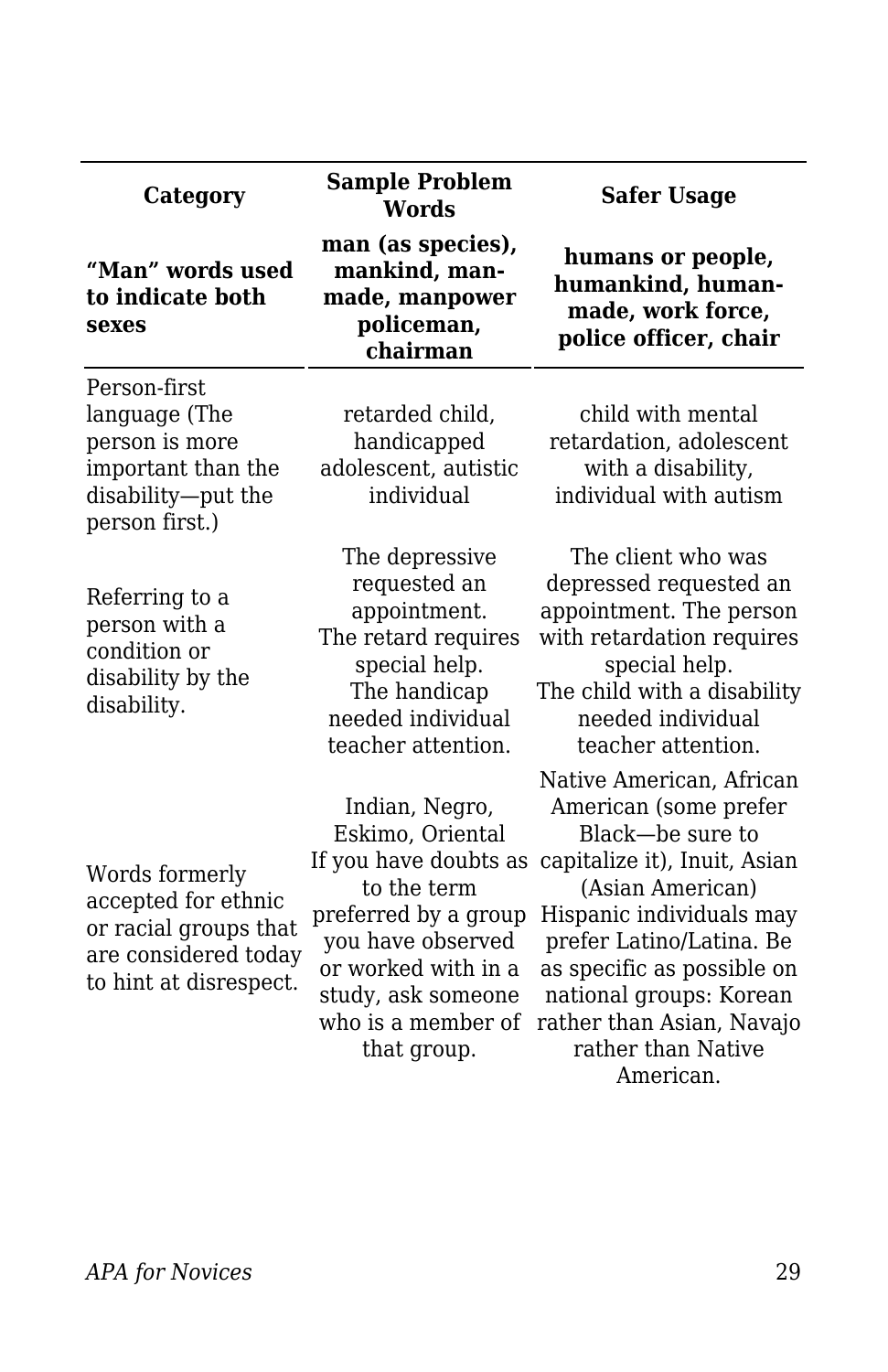| Category                                       | <b>Sample Problem</b><br><b>Words</b>                                                                                                            | <b>Safer Usage</b>                                                                                                                                                                                              |
|------------------------------------------------|--------------------------------------------------------------------------------------------------------------------------------------------------|-----------------------------------------------------------------------------------------------------------------------------------------------------------------------------------------------------------------|
| Sexual references<br>and sexual<br>orientation | A full 54% of the<br>participants were of<br>the female sex.<br>The client explained<br>to the therapist that<br>she had homosexual<br>feelings. | Gender is used for social<br>or cultural groups; sex is<br>used in discussing<br>physical processes.<br>Participants were of the<br>female gender.<br>Use "lesbian feelings."<br>Avoid the label<br>homosexual. |

Don't set the "little stressors" cause you even a little stress. Look up potential problems and take care of them. If you can avoid the common errors pointed out in this chapter, you can avoid a lot of the difficulties students have in getting the response they want to their papers, theses, dissertations and articles. Errors in mechanics are not a measure of intelligence or ability, but unfortunately people react to them as if they were. Just take the time to proofread carefully. When you have a question about something look it up in this manual, in your old freshman English handbook, or on one of the excellent writing laboratory sites on the Internet (e.g., Purdue's Online Writing Lab; OWL). You wouldn't take risks in the way you dress or groom yourself for your defense. Don't take comparable risks in the way you groom your written work.